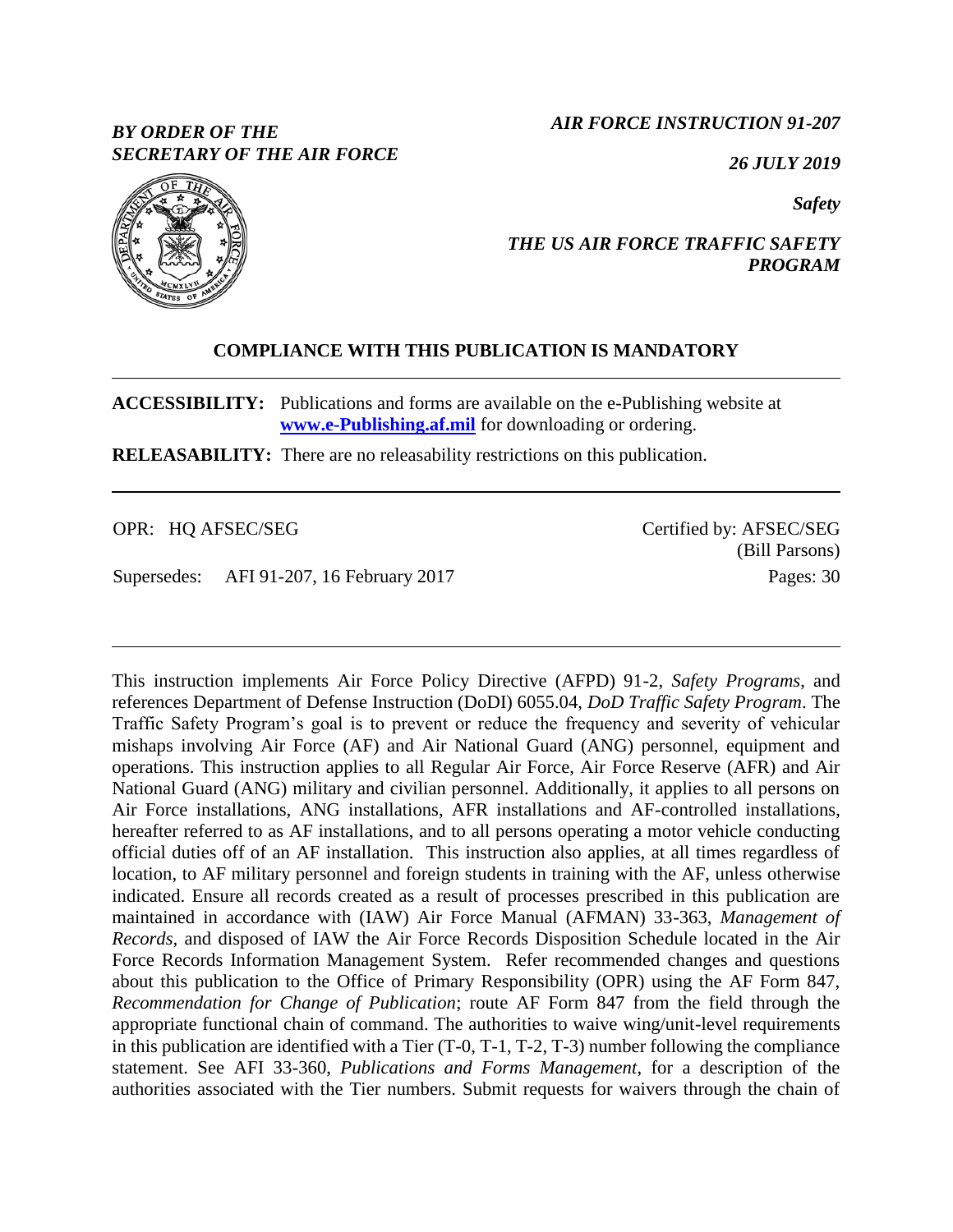command to the appropriate Tier/Waiver approval authority, or alternately, to the Air Force Chief of Occupational Safety (AFSEC/SEG) for non-tiered compliance items. This publication may be supplemented at any level, but all supplements must be routed to the OPR of this publication for coordination prior to certification and approval. The use of the name or mark of any specific manufacturer, commercial product, commodity, or service in this publication does not imply endorsement by the Air Force.

## *SUMMARY OF CHANGES*

This document is substantially revised and must be completely reviewed. This revision clarifies acronyms usage, removes duplication from DoDI 6055.04 and ensures Tier/Waiver requirements meet established guidelines.

|      | <b>Chapter 1-PROGRAM OVERVIEW</b>                                   | $\overline{\mathbf{4}}$ |
|------|---------------------------------------------------------------------|-------------------------|
| 1.1. |                                                                     | $\overline{4}$          |
| 1.2. | Official Support Agreements, Memorandums of Agreement/Understanding | $\overline{4}$          |
| 1.3. |                                                                     | $\overline{4}$          |
|      | <b>Chapter 2- VEHICLE REQUIREMENTS</b>                              | $\boldsymbol{9}$        |
| 2.1. |                                                                     | 9                       |
| 2.2. |                                                                     | 9                       |
| 2.3. |                                                                     | 10                      |
|      | <b>Chapter 3— PROGRAM AND INDIVIDUAL REQUIREMENTS</b>               | 11                      |
| 3.1. |                                                                     | 11                      |
| 3.2. |                                                                     | 11                      |
| 3.3. |                                                                     | 11                      |
| 3.4. |                                                                     | 11                      |
| 3.5. |                                                                     | 12                      |
| 3.6. |                                                                     | 12                      |
| 3.7. |                                                                     | 12                      |
|      | <b>Chapter 4-TRAFFIC SAFETY TRAINING</b>                            | 14                      |
| 4.1. |                                                                     | 14                      |
| 4.2. |                                                                     | 14                      |
| 4.3. |                                                                     | 15                      |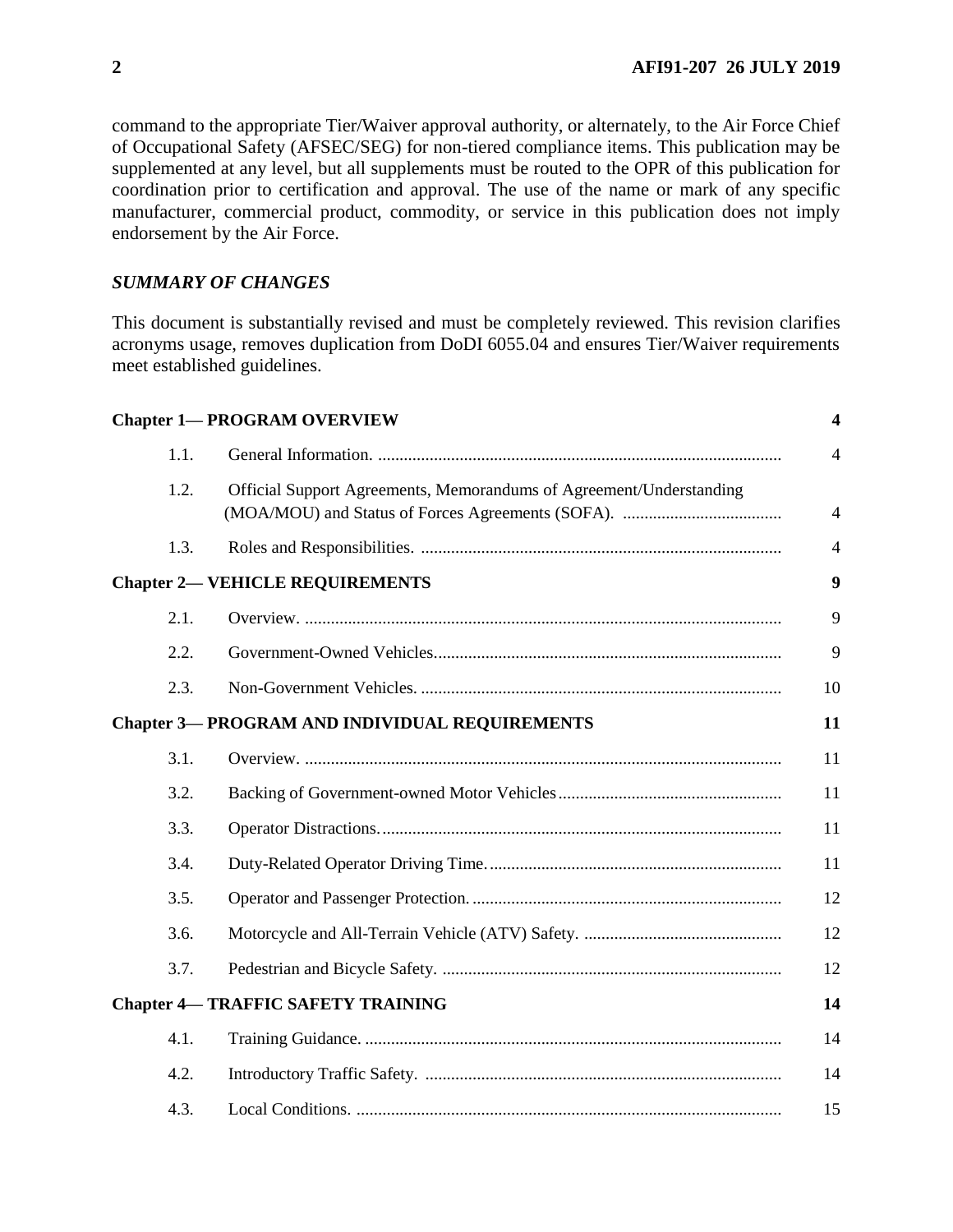## **AFI91-207 26 JULY 2019 3**

|       | 4.4. |                                                                                        | 15 |
|-------|------|----------------------------------------------------------------------------------------|----|
| Table | 4.1. |                                                                                        | 16 |
|       | 4.5. |                                                                                        | 17 |
|       | 4.6. |                                                                                        | 18 |
|       | 4.7. |                                                                                        | 18 |
|       |      | <b>Attachment 1— GLOSSARY OF REFERENCES AND SUPPORTING INFORMATION</b>                 | 20 |
|       |      | <b>Attachment 2— UNIT'S INITIAL MOTORCYCLE SAFETY BRIEFING CHECKLIST</b><br>(EXAMPLE). | 26 |
|       |      | <b>Attachment 3— MOTORCYCLE PRE-SEASON/ANNUAL BRIEFING CHECKLIST</b><br>(EXAMPLE).     | 28 |
|       |      | <b>Attachment 4-MENTORSHIP REFRESHER TRAINING</b>                                      | 29 |
|       |      | <b>Attachment 5— TRAFFIC SAFETY PROGRAM OVERVIEW CHECKLIST</b>                         | 30 |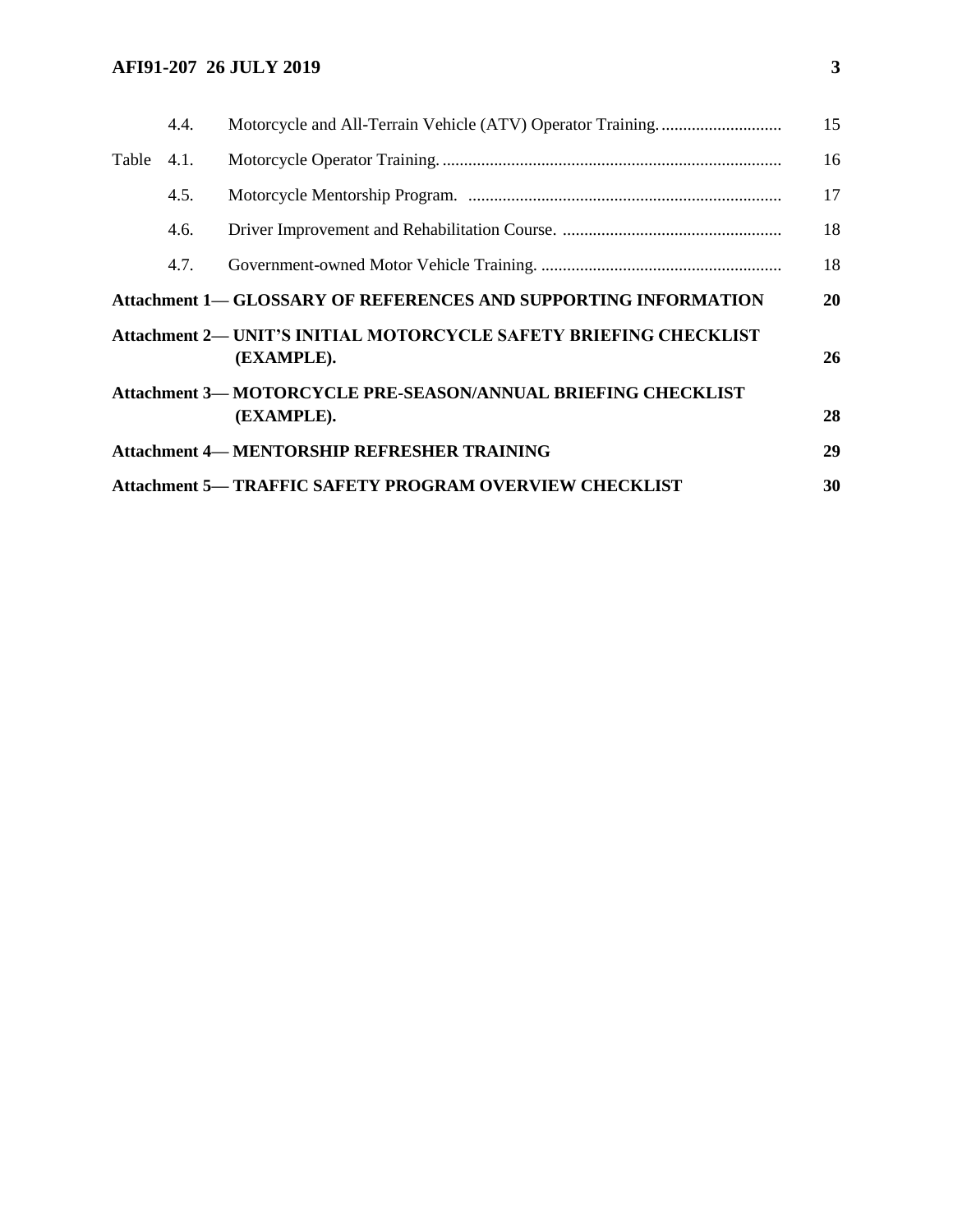### **Chapter 1**

## **PROGRAM OVERVIEW**

<span id="page-3-1"></span><span id="page-3-0"></span>**1.1. General Information.** This publication establishes responsibilities, guidance and requirements for the AF Traffic Safety Program. AF units at all levels must ensure compliance to reduce deaths, injuries and property damage caused by vehicular mishaps. **(T-0). Note:** This applies to foreign students who must complete applicable traffic safety courses. **(T-1).**

## <span id="page-3-2"></span>**1.2. Official Support Agreements, Memorandums of Agreement/Understanding (MOA/MOU) and Status of Forces Agreements (SOFA).**

1.2.1. Some requirements addressed in this instruction may be the responsibility of the host or supporting service, installation or wing through an official Support or Operating Agreement, MOU or MOA, and/or SOFA.

1.2.2. Commanders will support host installation traffic safety programs. **(T-0).** Commanders will also serve as the liaison with the DoD and sister services for traffic safety matters related to DoDI 6055.04. **(T-1).**

#### <span id="page-3-3"></span>**1.3. Roles and Responsibilities.**

1.3.1. Air Force Chief of Safety (AF/SE) will:

1.3.1.1. Establish the requirements for the AF Traffic Safety Program.

1.3.1.2. Develop, maintain and oversee implementation of traffic safety training courses in support of this instruction.

1.3.1.3. Serve as the liaison with the DoD and sister services for traffic safety matters related to the DoDI 6055.04.

1.3.2. Major Command (MAJCOM), Field Operating Agency (FOA) and Direct Reporting Unit (DRU) commander(s) will:

1.3.2.1. Implement the requirements of the AF Traffic Safety Program.

1.3.2.2. Validate that Center, Wing and Installation Commanders provide required traffic safety training to personnel.

1.3.2.3. Provide support and oversight as needed to comply with this instruction.

1.3.2.4. Validate subordinate organizations are utilizing Air Force Safety Automated System (AFSAS) Training Module-Motorcycle Unit Safety Tracking Tool (MUSTT).

1.3.2.5. Refer all substitute traffic safety training course requests to HQ AFSEC/SEG for evaluation and approval.

1.3.3. Center, Wing and Installation Commanders will:

<span id="page-3-4"></span>1.3.3.1. Establish and implement a local traffic safety program that supports the AF Traffic Safety Program IAW DoDI 6055.04. **(T-0)**.

1.3.3.1.1. Ensure child safety seats requirements follow DoDI 6055.04. **(T-0)**.

1.3.3.1.2. Tenant organization commanders will support the installation traffic safety program IAW paragraph **[1.2](#page-3-2) (T-0).**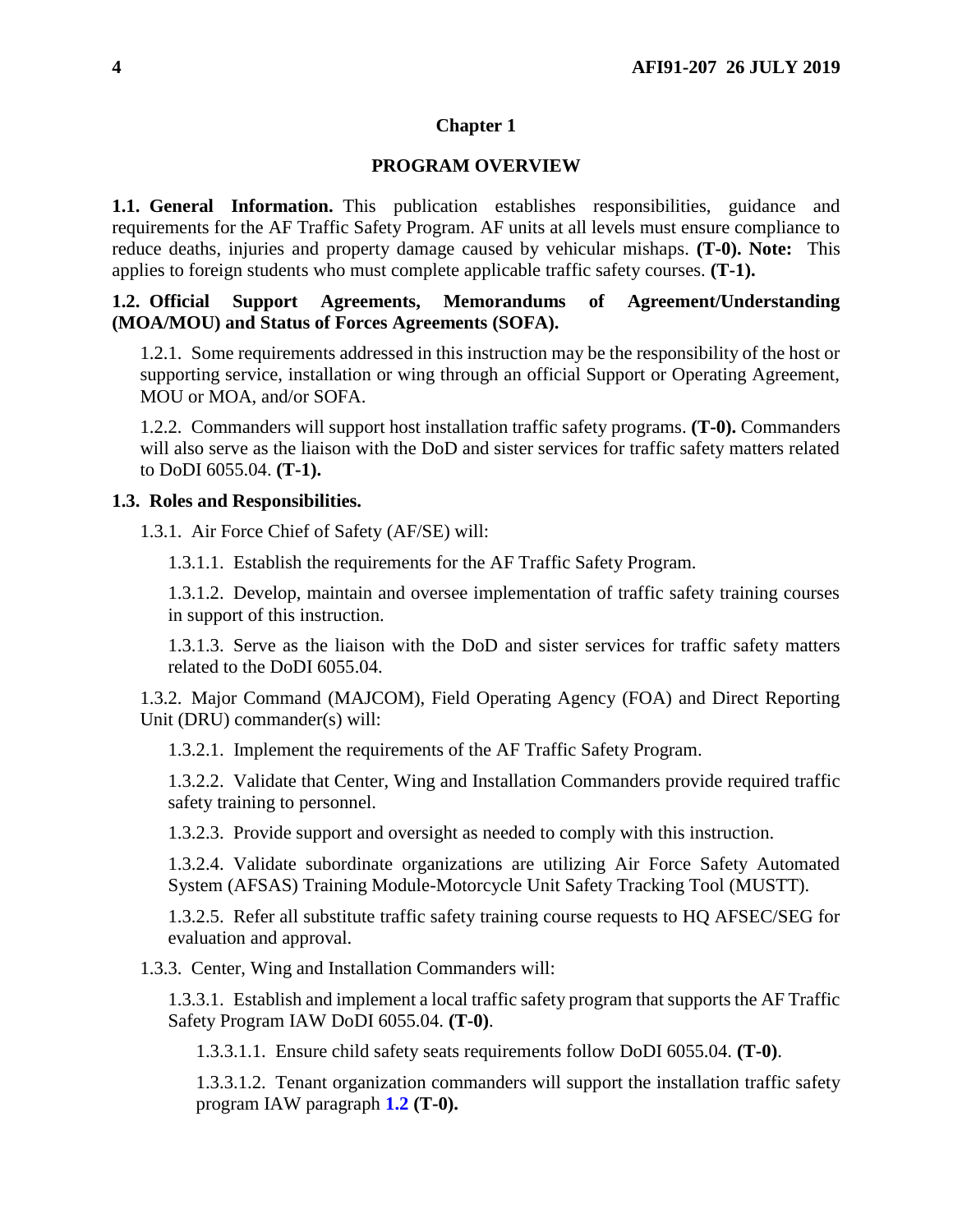1.3.3.2. Provide support, facilities and funding to comply with this instruction. **(T-1).**

1.3.3.3. Establish a Traffic Safety Coordination Group to evaluate, study, propose and approve measures to mitigate traffic hazards and improve installation traffic safety. **(T-0).**

1.3.3.4. The installation commander, or an official designated by the installation commander, will chair the Traffic Safety Coordination Group. **(T-1).**

1.3.3.5. Use educational programs and media programs to ensure military and civilian personnel are aware of the requirements in this instruction. **(T-1).**

1.3.3.6. Promote and reinforce responsible driving behavior. **(T-1).** Consider means that target at-risk groups during high-risk periods such as major holidays and extended weekends.

<span id="page-4-4"></span>1.3.3.7. Ensure approved motorcycle operator safety training is available for motorcycle operators who are properly licensed or hold a motorcycle learners permit IAW paragraph **[4.4](#page-14-1) (T-0).**

1.3.3.8. Promote motorcycle safety and the formation of motorcycle mentoring program(s) fostering safety, education and esprit de corps. **(T-1).**

1.3.3.9. Emphasize pedestrian, bicycle and motor vehicle safety IAW DoDI 6055.04. **(T-0).**

<span id="page-4-3"></span>1.3.3.10. Ensure a driver improvement and rehabilitation course as identified in paragraph **[4.6](#page-17-0)** is available. **(T-0).**

1.3.3.11. Promote individual risk management and other requirements of this instruction. **(T-1).**

1.3.3.12. Ensure the host safety office is provided time to brief new personnel on local conditions. **(T-1).**

1.3.4. Commanders below wing level will:

1.3.4.1. Consider intentional misconduct or willful negligence IAW AFI 36-2910, *Line of Duty (Misconduct) Determination,* for personnel who fail to properly use seat belts, wear protective equipment or operate a motor vehicle while intoxicated or distracted, in violation of requirements by the AF, local, state, federal or host-nation laws. **(T-1).**

1.3.4.2. Ensure actions are taken to intervene when unsafe behaviors are identified. **(T-1).**  Direct problem drivers and at-risk personnel to attend driver improvement training. **(T-1).** 

<span id="page-4-2"></span>1.3.4.3. For units with motorcycle operators, appoint in writing a primary and alternate motorcycle safety representative to coordinate the motorcycle safety program and provide the host safety office a copy of the appointment letter. **(T-1).** Units may establish a common motorcycle safety representatives across multiple units. Motorcycle safety representatives should have experience as an on-road motorcycle operator.

<span id="page-4-0"></span>1.3.4.4. Ensure procedures are established to have personnel in and out-process through motorcycle safety representative. **(T-1).**

<span id="page-4-1"></span>1.3.4.5. Ensure on-road motorcycle operators are provided unit's initial motorcycle safety briefing within 30 duty days of arrival at a new unit or when newly identified as an operator. **(T-1).** Air Force Reserve Command (AFRC) and ANG operators will complete this briefing within two unit training assemblies. **(T-2).**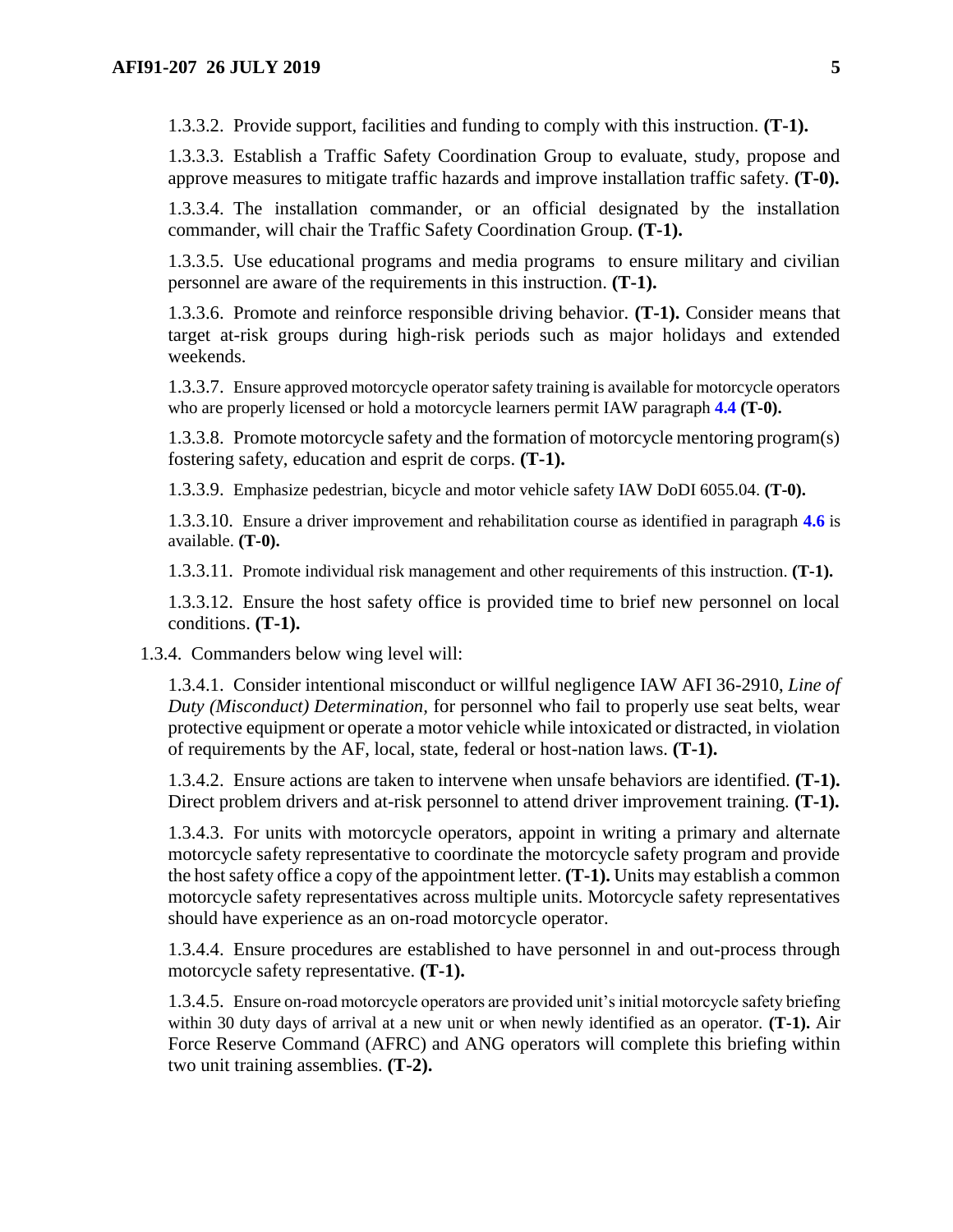<span id="page-5-2"></span>1.3.4.6. Ensure on-road motorcycle operators attend an annual/pre-season briefing highlighting safety expectations, trends and any policy changes. **(T-1).**

1.3.4.6.1. Unit commanders are encouraged to speak at the annual/pre-season briefing.

1.3.4.6.2. It is acceptable to meet this requirement through an installation or group commander briefing.

1.3.4.6.3. For operators arriving after the annual/pre-season briefing has been conducted, the initial unit's briefing will meet this requirement. **(T-1).**

1.3.4.7. Fund required training for personnel operating government-owned vehicles in the performance of official duties. **(T-0).**

1.3.4.8. Consider appropriate administrative or disciplinary actions, to include restricting installation driving and riding privileges, for personnel who fail to comply with this instruction. **(T-1).**

1.3.4.9. Reinforce responsible driving behaviors and traffic safety prior to high-risk periods (e.g. holidays, extended weekends, seasonal conditions, etc.). **(T-2).** Available tools include Air Force Combined Mishap Reduction System surveys, Travel Risk Planning System (TRiPS), traffic safety briefings, etc.

<span id="page-5-1"></span>1.3.4.10. Ensure development and implementation of vehicle-specific training for operators of government-owned motor vehicles IAW DoDI 6055.04, AFI 24-301, *Ground Transportation,* and AFMAN 24-306, *Operation of Air Force Government Motor Vehicles*.

1.3.5. Host, Center, Wing, Installation and Geographically Separated Unit Occupational Safety Managers will:

<span id="page-5-0"></span>1.3.5.1. Establish and manage the local traffic and motorcycle safety program IAW this instruction. **(T-1).**

1.3.5.1.1. Ensure motorcycle safety representatives are trained within 30 working days of appointment on duties and responsibilities. **(T-1).** Motorcycle safety representative training materials and tutorial are available on AFSEC Occupational Safety SharePoint®.

1.3.5.1.2. AFR and ANG Primary and Alternates will complete motorcycle safety representative initial training within two unit training assemblies. **(T-1).**

1.3.5.2. Budget and manage funds for implementation of the traffic safety program. **(T-1).**

1.3.5.3. Develop and implement local programs which emphasize the use of occupant protective devices (e.g. safety belts, air bags, child safety seats, helmets, etc.). **(T-1).**

1.3.5.4. Ensure only qualified personnel perform instructor duties for the traffic safety courses required by this instruction. **(T-1).** Qualifications are based on the curriculum being taught including any required certifications.

1.3.5.5. Participate in state and local community level traffic safety coalitions where available (e.g., Safe Communities, Federal Safety Councils, etc.). **(T-1).**

1.3.5.6. Actively support and participate with the installation Traffic Safety Coordination Group. **(T-1).**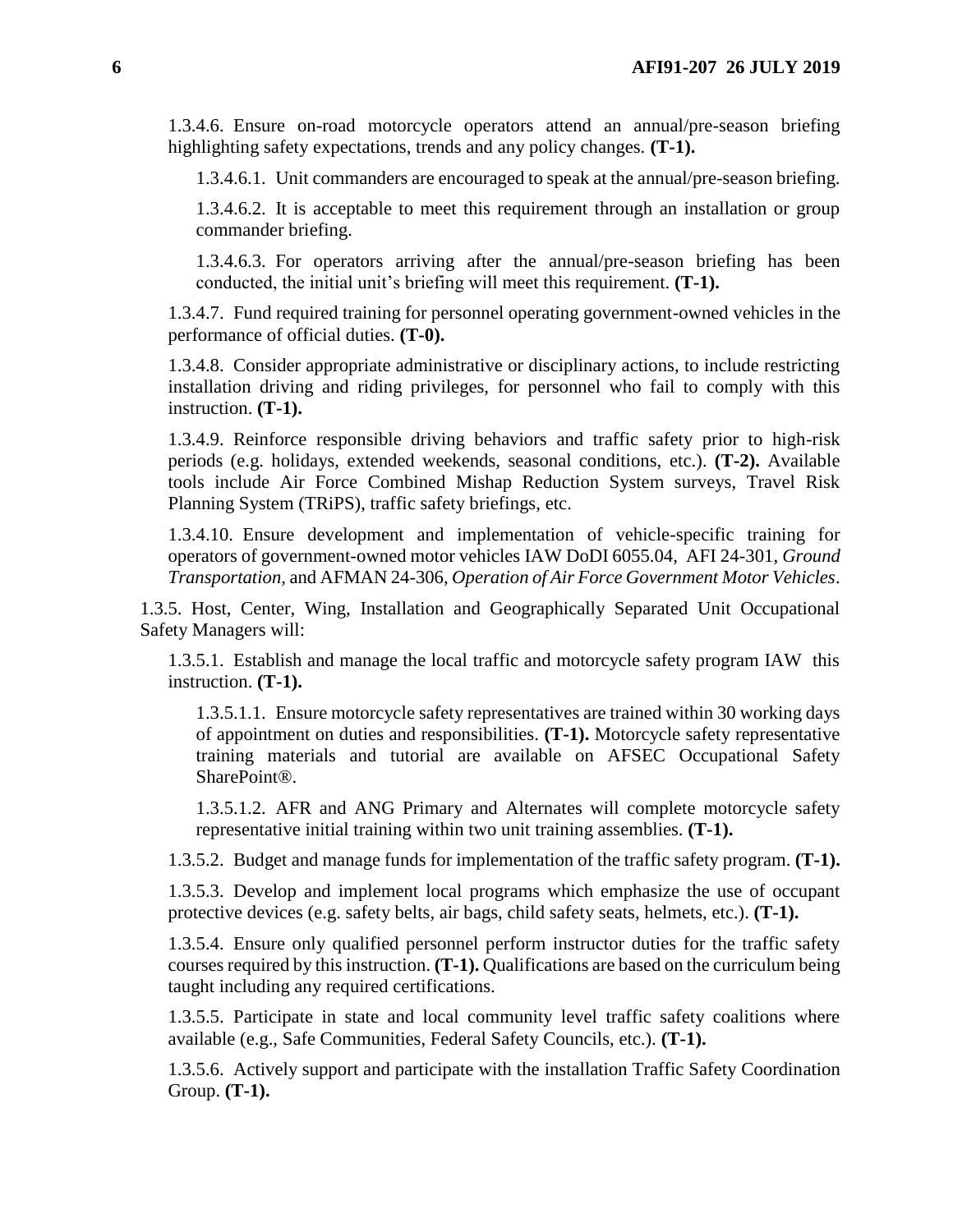1.3.6. Traffic Safety Coordination Group will:

1.3.6.1. Evaluate, study, propose and approve mitigation measures to traffic hazards and improve installation traffic safety. **(T-0).**

1.3.6.2. Identify locations experiencing high numbers or sharp increases in vehicle mishaps. **(T-0).**

1.3.6.3. Identify design and operational features associated with high vehicle mishap frequencies or severities IAW DoDI 6055.04. **(T-0).**

<span id="page-6-0"></span>1.3.6.4. Membership will include installation safety, security forces, civil engineering and transportation functions. **(T-2).** Additional attendees may include: installation drug and alcohol program officials, local community authorities, installation legal office and other agencies as necessary.

1.3.6.5. Work with local authorities to assess and mitigate off-installation traffic hazards. **(T-1).**

<span id="page-6-1"></span>1.3.7. Base Civil Engineer will:

1.3.7.1. Provide traffic safety support to the installation traffic safety program and Traffic Safety Coordination Group. **(T-1).**

1.3.7.2. Maintain installation roads IAW DoDI 6055.04. **(T-0).**

1.3.7.3. Participate in and apply the Surface Deployment and Distribution Command traffic engineering services program traffic safety measures and techniques IAW DoDI 6055.04. **(T-0).**

1.3.8. Installation Security Forces will:

1.3.8.1. Ensure impaired driving, seat belt, speed, personal protective equipment (PPE) and distracted driving enforcement actions are conducted in support of the installation's traffic safety program. **(T-1).**

1.3.8.2. Provide the installation Traffic Safety Coordination Group with law enforcement support to include a summary of traffic violation citations and recorded accidents for use at scheduled meetings. **(T-2).**

1.3.9. Motorcycle Safety Representatives will:

1.3.9.1. Be the focal point for information on motorcycle training, education, mentorship and AFSAS Training module-MUSTT. **(T-1).**

1.3.9.2. Assist commander in identifying mentors to manage the unit's mentorship program based on their riding experience, proficiency and demeanor in riding. **(T-1).**

1.3.9.3. Brief on-road motorcycle operators, within 30 duty-days of arrival or identification. Briefing topics will include items prescribed in Unit Motorcycle Safety Briefing Checklist, **[Attachment 2.](#page-25-0) (T-1).** AFRC and ANG operators will complete initial motorcycle safety briefing within two unit training assemblies. **(T-2).**

<span id="page-6-3"></span>1.3.9.4. Coordinate with the unit commander on the preseason/annual motorcycle safety briefing, see **[Attachment 3.](#page-27-0) (T-1).**

<span id="page-6-2"></span>1.3.9.5. Use the AFSAS Training module-MUSTT to track AF Military personnel on-road motorcycle operator's trainings, briefings and demographics. **(T-1).**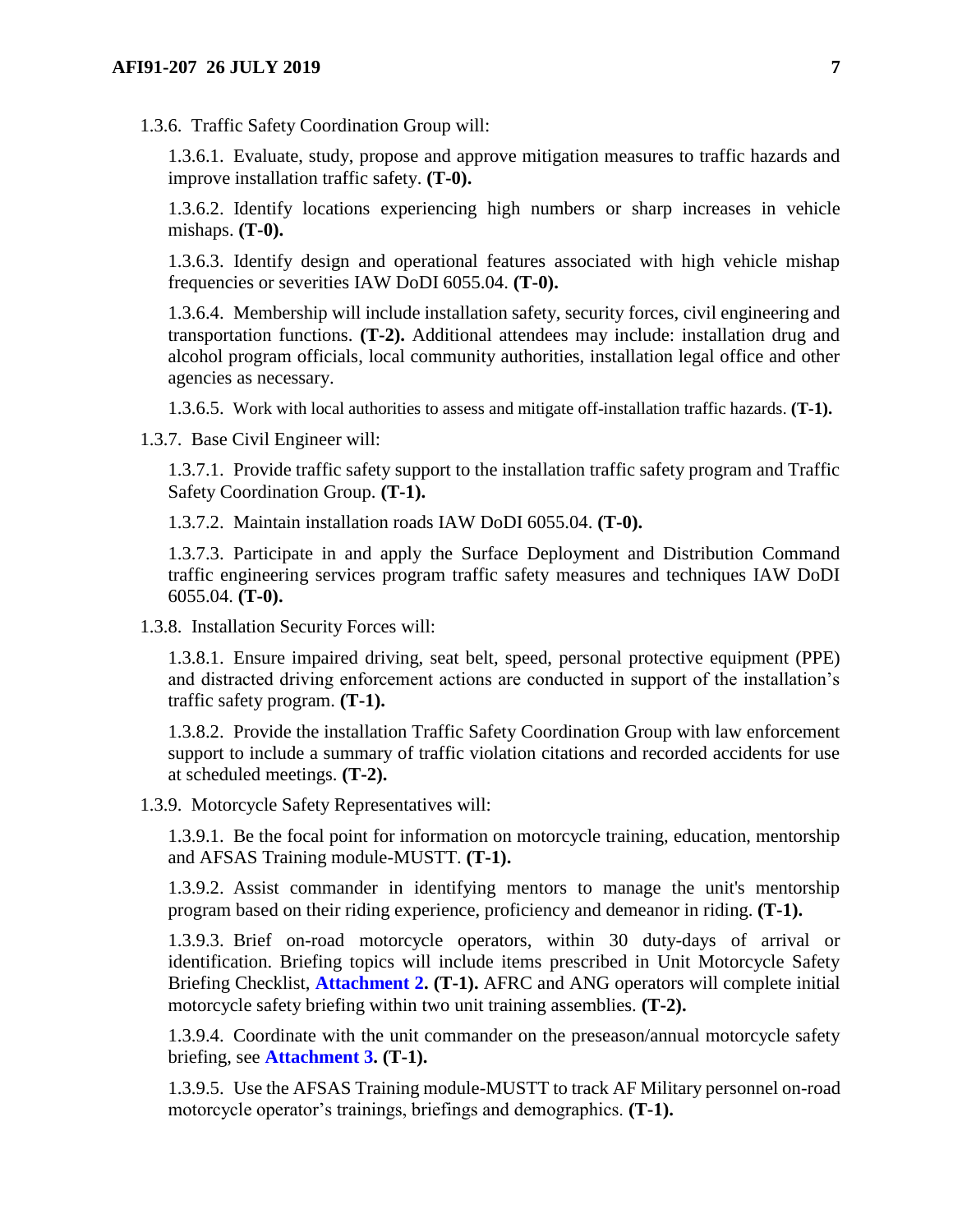1.3.9.5.1. Civilian Employee motorcycle operators will not be tracked unless their position description requires the operation of a motorcycle. **(T-1).**

1.3.9.5.2. Review unit MUSTT accounts annually for current training and ridership. **(T-2).**

1.3.9.6. Exceptions to AFSAS Training Module-MUSTT tracking are:

1.3.9.6.1. AF personnel assigned permanently to North Atlantic Treaty Organization (NATO), United States European Command (USEUCOM), United States Strategic Command (USSTRATCOM) or similar organizations.

1.3.9.6.2. Operators of motorcycles, mopeds or scooters having an engine displacement of 49 cubic centimeters or less, or electric motorcycles having a motor operating at 2250 watts or less.

1.3.9.6.3. Operators of three-wheeled motorcycles.

1.3.10. AF personnel will:

1.3.10.1. Operate a motor vehicle in a safe and prudent manner. **(T-3).**

1.3.10.2. Comply with all AF directives, orders, applicable state, local, host-nation traffic laws and PPE requirements while operating or riding in or on a motor vehicle. **(T-0).**

1.3.10.3. Attend and complete all required motor vehicle training. **(T-1).**

1.3.11. On-road AF motorcycle operators will:

1.3.11.1. Follow installation policies or procedures before attending any AF-sponsored motorcycle training. **(T-1).**

1.3.11.2. Coordinate through the unit motorcycle safety representative during in and outprocessing or change of rider status. **(T-1).**

1.3.11.3. Create and maintain an accurate AFSAS Training Module-MUSTT account. **(T-1).**

1.3.11.4. Close their AFSAS Training Module-MUSTT account prior to separating or retiring. **(T-1).**

1.3.11.5. Attend all motorcycle safety training and briefings mandated by this instruction. **(T-1).**

1.3.11.6. Attend unit's initial motorcycle safety briefing within 30 duty days of arrival or identification as an on-road motorcycle operator. **(T-2).** AFR and ANG operator will complete unit's initial motorcycle safety briefing within two unit training assemblies. **(T-2).**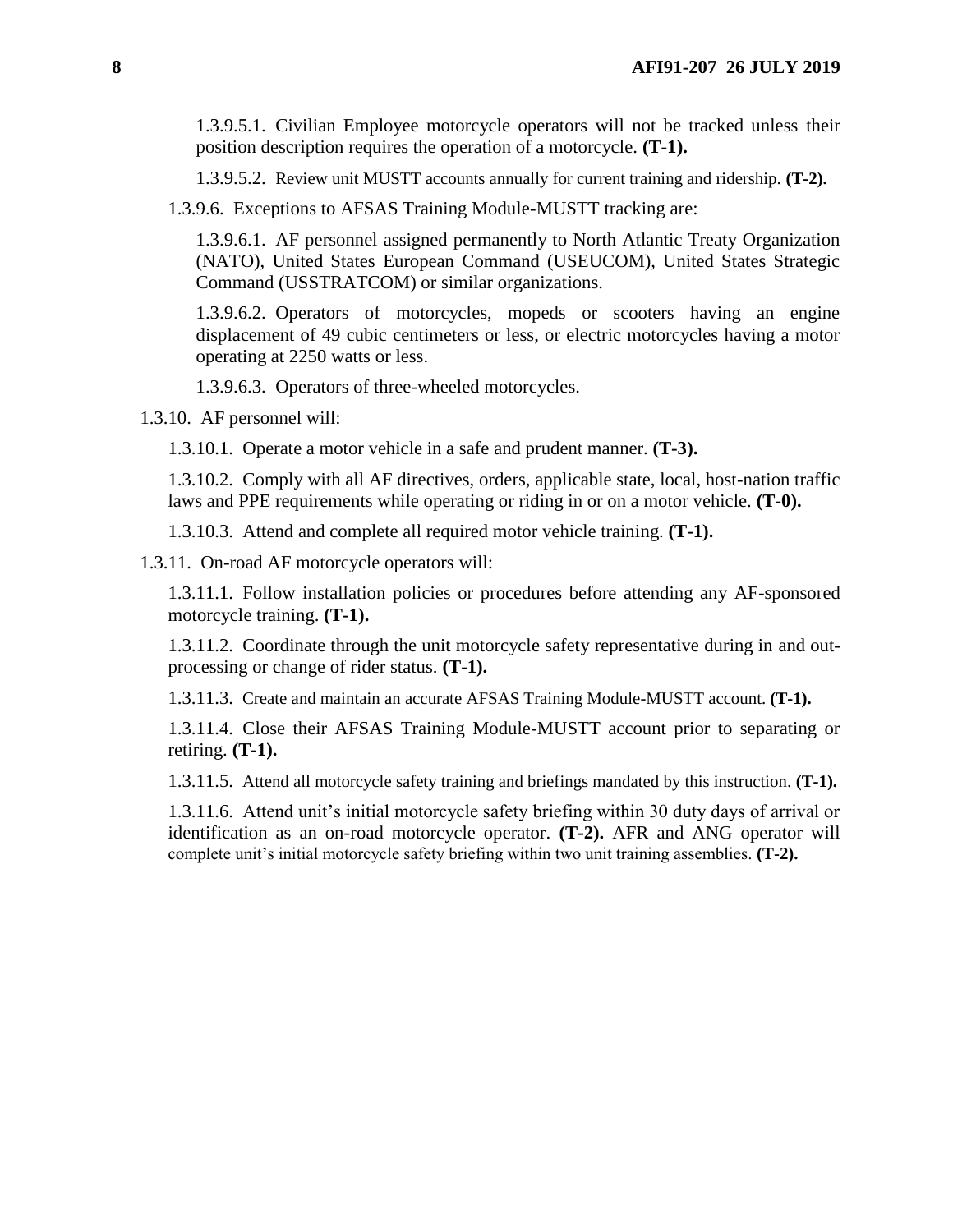#### **Chapter 2**

#### **VEHICLE REQUIREMENTS**

<span id="page-8-1"></span><span id="page-8-0"></span>**2.1. Overview.** The intent of this chapter is to assist commanders in developing local traffic safety program and to identify minimum standards for government and non-government motor vehicles and motorized transportation devices.

#### <span id="page-8-2"></span>**2.2. Government-Owned Vehicles.**

2.2.1. Government Motor Vehicles (GMV).

2.2.1.1. Commercial GMVs for use in the United States and US territories and possessions shall meet all applicable requirements of Title 49, Code of Federal Regulation (CFR) Part 571, *Federal Motor Vehicle Safety Standards (FMVSS).* **(T-0).**

2.2.1.2. Commercial GMVs of foreign manufacture purchased, leased or rented for use outside the United States and US territories and possessions shall meet all applicable safety requirements of the country in which they are to be used IAW DoDI 6055.04. **(T-0).**

2.2.2. Government Vehicle Other (GVO).

2.2.2.1. The majority of GVOs are off-highway motorized vehicles such as specialty/special purpose, material handling, construction or tactical vehicles. Commanders will limit the use of GVOs to off-road areas and tactical operations as much as possible. **(T-0).**

2.2.2.2. The use of GVOs in traffic is considered incidental to their travel between offroad areas. Users will ensure their movement on and off AF installations complies with applicable traffic laws and codes. **(T-0).**

2.2.2.3. The installation commander may authorize the routine use of GVOs in traffic, industrial or pedestrian environments based on a risk assessment IAW AFI 90-802, *Risk Management*.

<span id="page-8-3"></span>2.2.2.4. Owning organizations will ensure every GVO has a written plan of instruction, IAW AFI 24-301, AFMAN 24-306, and paragraph **[4.7,](#page-17-1)** to include identifying vehicle operational environment, usage requirements and manufacturer recommendations. **(T-1).**

2.2.3. Low Speed Vehicles (LSV).

2.2.3.1. The installation commander may authorize the use of LSVs in traffic, industrial or pedestrian environments based on a risk assessment IAW AFI 90-802.

2.2.3.2. LSVs will meet all Federal Motor Vehicle Safety Standards and be identified by the manufacturer as an LSV. **(T-0).**

2.2.3.3. Routine use of LSVs will be restricted to low-risk roadways of AF installations with speed limits not exceeding 35 miles per hour. **(T-1).**

2.2.4. Motor Vehicle Operations.

2.2.4.1. Owning organizations of government-owned motor vehicles will ensure operators meet the requirements of AFI 24-301 and AFMAN 24-306. **(T-1).**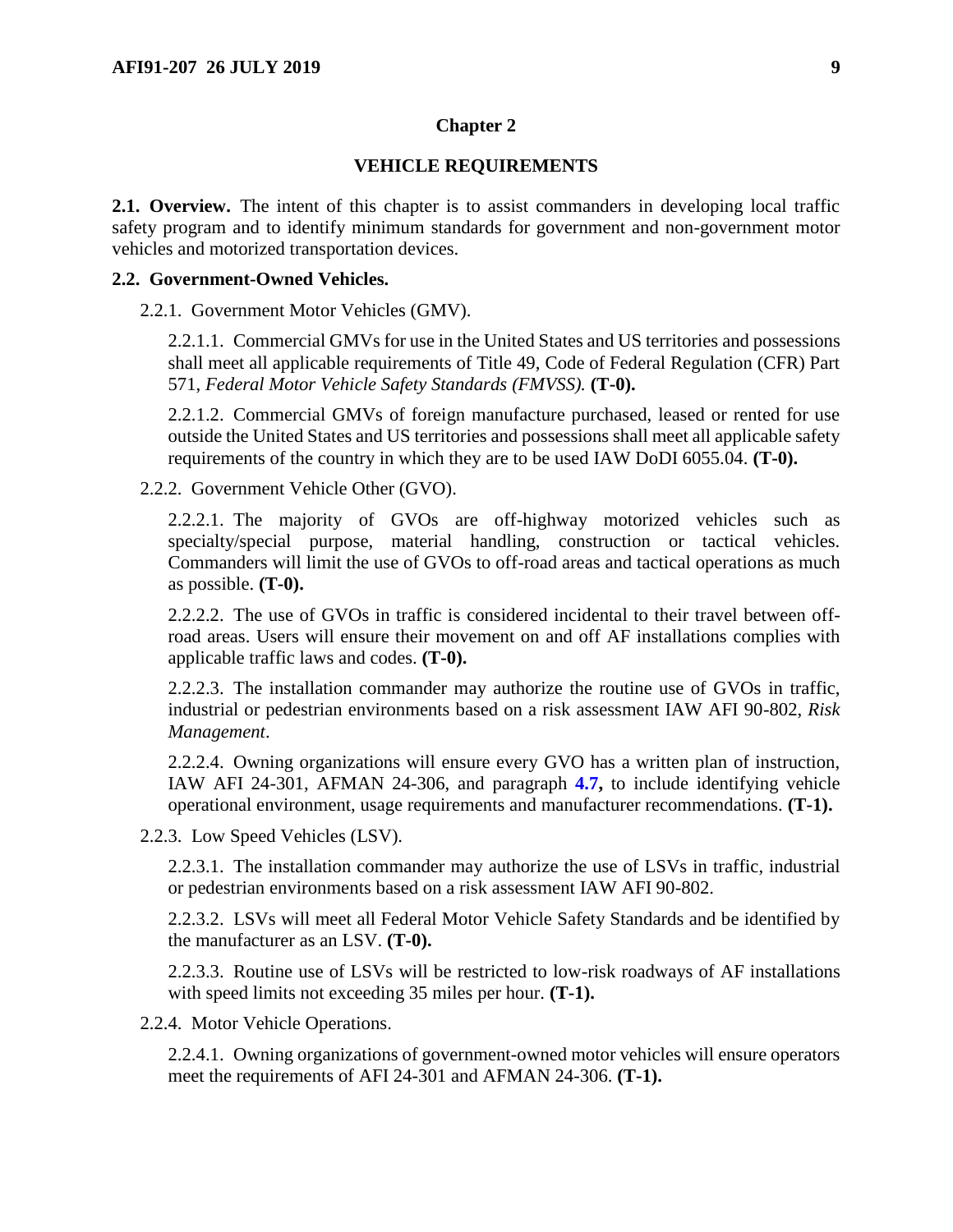2.2.4.2. Transportation of munitions or explosives must comply with AFMAN 91-201, *Explosives Safety Standards*. **(T-1).**

2.2.5. Motor Vehicle Safety Standards will meet all requirements of DoDI 6055.04, AFI 24- 301 and AFI 24-302, *Vehicle Management.* **(T-0).**

2.2.5.1. Installations located in the US will adopt and enforce the state laws regarding standards for motor vehicles in traffic as described in Department of Defense Directive (DoDD) 5525.4, *Enforcement of State Traffic Laws on DoD Installations*. **(T-0).**

2.2.5.2. AF special purpose, tactical and combat vehicles will be purchased IAW DoDI 6055.04. **(T-0).**

2.2.5.3. Determination of vehicles at high risk of mishaps, mechanical failure or abuse will be identified by a commander's risk assessment IAW AFI 90-802. **(T-1).**

#### <span id="page-9-0"></span>**2.3. Non-Government Vehicles.**

2.3.1. The use of seat belts, airbags, rollover protection systems and other safety features is necessary for the safety of operators, passengers, bystanders, and preservation of property. Users will maintain and use installed safety devices and features. **(T-0).**

2.3.2. Private Motor Vehicles (PMV) operated on AF installations shall meet all applicable safety requirements of the country in which they are to be used. **(T-0).**

2.3.3. Off-Highway Vehicles cross a broad spectrum of motorized vehicles including agricultural, recreational, personal conveyance devices, industrial, aviation support for commercial and non-commercial use. Users will ensure their movement on AF installations complies with applicable traffic laws and codes. **(T-0).**

2.3.3.1. The installation commander may authorize the routine use of Off-Highway Vehicles in traffic, industrial or pedestrian environments based on a risk assessment IAW AFI 90-802.

2.3.3.2. The manufacturer-recommended PPE will be the minimum PPE for Off-Highway Vehicles operated on an AF installation. **(T-1).**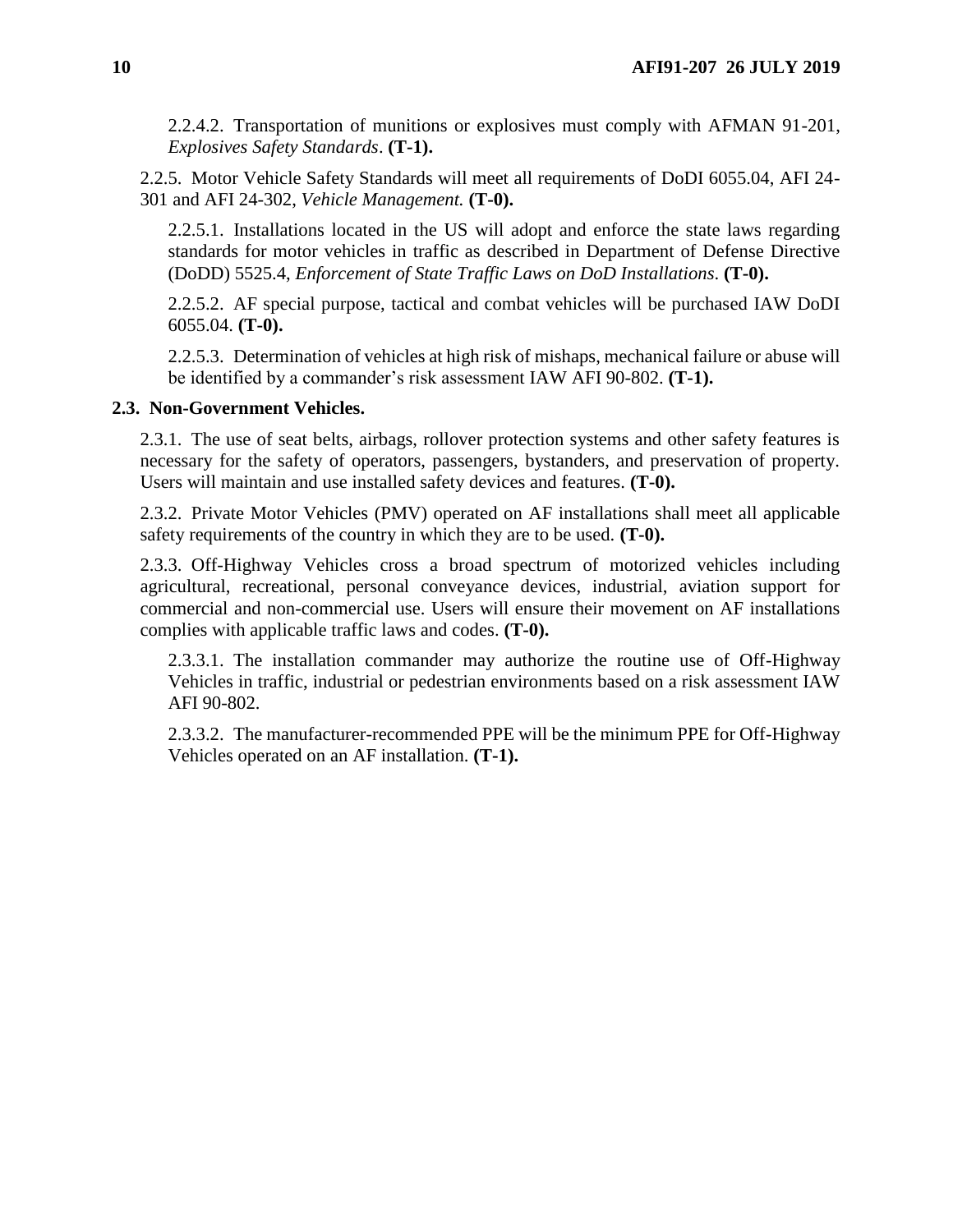## **Chapter 3**

## **PROGRAM AND INDIVIDUAL REQUIREMENTS**

<span id="page-10-1"></span><span id="page-10-0"></span>**3.1. Overview.** The following paragraphs describe safety requirements applicable to vehicles and transportation devices operated on AF installations, property and persons covered under the scope of this instruction.

## <span id="page-10-2"></span>**3.2. Backing of Government-owned Motor Vehicles** .

3.2.1. Backing of government-owned motor vehicles and the usage of spotters will be IAW AFMAN 24-306. **(T-1).**

3.2.1.1. Government-owned motor vehicle operators will immediately stop if they lose visual contact with the spotter or notice the spotter is dangerously positioned between the vehicle and another object. **(T-1).** In such cases, vehicle operators will secure the vehicle, exit and make an on-the-spot correction before continuing operations. **(T-1).**

3.2.1.2. Spotter(s) will position themselves away from the vehicle's path of travel and maintain visual contact with the vehicle operator. **(T-1).**

3.2.2. Government-owned motor vehicles equipped with back-up warning alert systems will be maintained in an operational fashion as designed and not modified. **(T-0).**

## <span id="page-10-3"></span>**3.3. Operator Distractions.**

3.3.1. Operators of motor vehicles will comply with DoDI 6055.04 guidance regarding distractions while driving (e.g., using cellular phones, text messaging). **(T-0).**

3.3.2. A land mobile radio is primarily a listening device and is not restricted. Cellular phones and other devices, used only in push-to-talk (walkie-talkie, direct connection) mode are considered land mobile radios, if required, and issued for the performance of official duties.

3.3.3. Cellular Phone Free School Zone. All installations having school and child development centers will evaluate, in coordination with the Traffic Safety Coordination Group, the need to establish a cellular phone free (including hands-free devices) school zone IAW applicable federal, state, local and host-nation laws. **(T-2).**

## <span id="page-10-6"></span><span id="page-10-4"></span>**3.4. Duty-Related Operator Driving Time.**

3.4.1. Duty-Hour Limits. Unit commanders will establish and enforce duty-hour limits for operators of government-owned motor vehicles to reduce the potential for traffic mishaps caused by operator fatigue IAW DoDI 6055.04. **(T-0).**

3.4.2. Directed Travel. Follow the guidance for directed travel contained in DoDI 5154.31, Volume 5, *Per Diem Travel and Transportation Allowance Committee* (also known as the Joint Travel Regulation). **(T-0).**

<span id="page-10-5"></span>3.4.3. Risk Management. To reduce the potential for traffic mishaps caused by operator fatigue commanders, supervisors and all personnel will apply risk management IAW AFI 90- 802, *Risk Management.* **(T-0).** Commanders, supervisors and personnel are encouraged to use the Travel Risk Planning System (TRiPS) program to assist in travel risk management.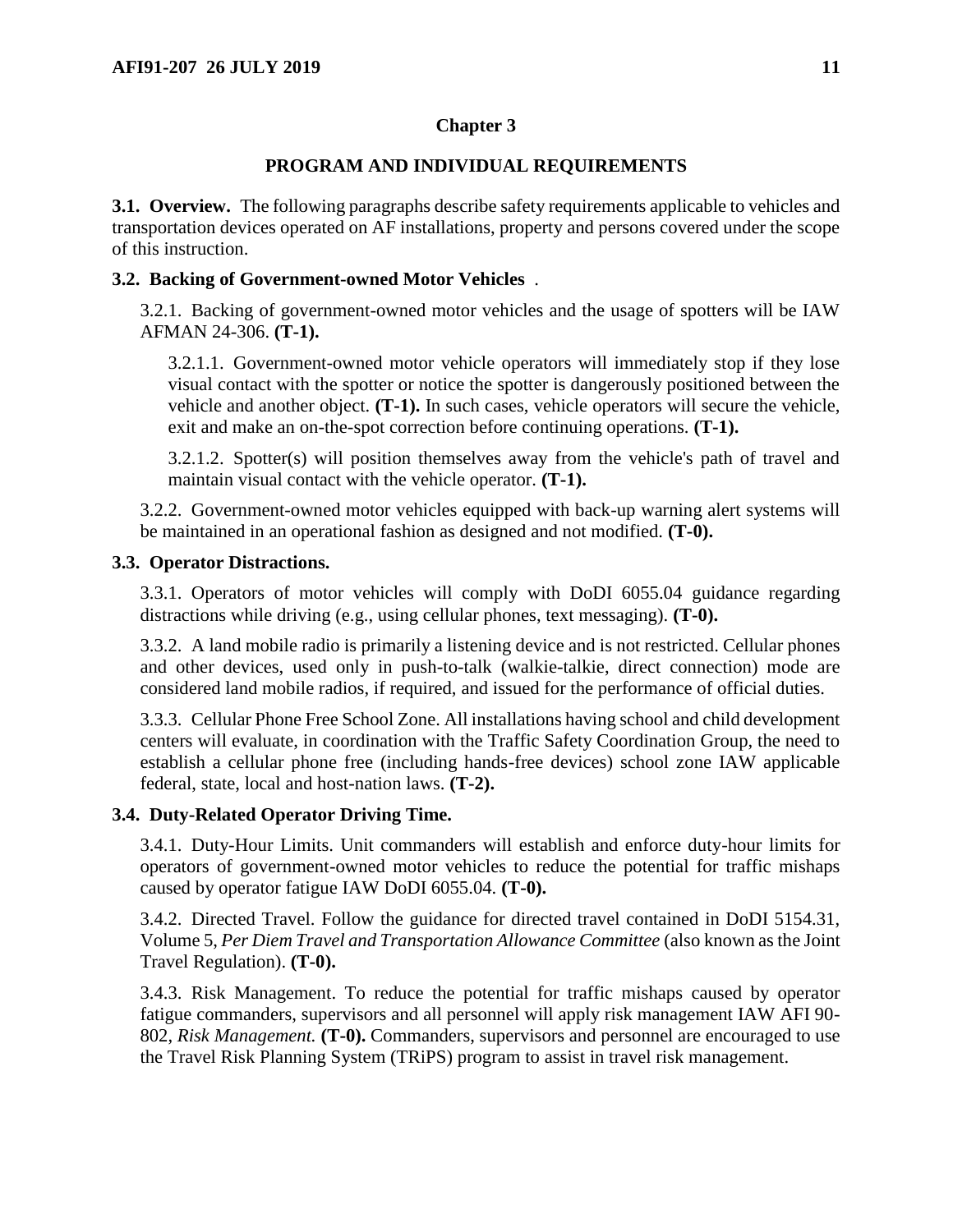### <span id="page-11-2"></span>**3.5. Operator and Passenger Protection.**

3.5.1. All persons while operating or riding in or on a motor vehicle will use installed seat belts, child restraint system or booster seat as prescribed by the manufacturer. **(T-0).** Child restraint systems/seats should be placed in the back seat and center of vehicle when possible, IAW manufacturer instructions. Individuals shall not ride in seating positions where safety belts have not been installed, have been removed or have been rendered inoperative. **(T-0).**

3.5.1.1. This does not apply to vehicles not designed for seat belts such as buses, some offroad motor vehicles, combat/tactical vehicles not designed with belts or vehicles with a manufactured year of 1966 or earlier. Nothing in this publication will require seat belt installation into these vehicles unless mandated by applicable host-nation, state or territory laws. Occupants are required to wear seat belts if they have been installed in the vehicle.

3.5.1.2. When wearing a seat belt with mission-required equipment creates an unsafe condition, group or wing commanders may issue a temporary exemption based on a risk assessment IAW 90-802. This exception is not intended for day-to-day or routine operations and limited to on-installation tactical vehicles.

3.5.2. Vehicle occupants shall not ride in areas of a vehicle without fixed seats. **(T-0).**

3.5.2.1. To the extent possible, transport personnel in passenger-style vehicles.

3.5.2.2. Commanders may approve personnel to be transported in vehicles without fixed seats for duty operations only after completion of a risk assessment IAW AFI 90-802.

3.5.2.2.1. Transport is limited to military installations and for short distances only providing all installed seat belts are in use.

3.5.2.2.2. During transport each passenger will remain seated wholly within the body of the vehicle. **(T-0).** The vehicle cargo area will not have open sides and no person may rest against a gate that opens. **(T-1).**

3.5.3. The operator of any vehicle is responsible for informing all passengers of applicable seat belt, child safety seat and PPE requirements of this instruction. The senior ranking occupant is responsible to ensure enforcement of occupant restraints; all persons are to be properly secured prior to placing the vehicle in motion. If the senior ranking occupant cannot be determined, the driver shall be responsible for enforcement. **(T-0).**

3.5.4. Motor vehicle operators and passengers will follow manufacturer recommendations, installation, local, state or host-nation requirements for PPE. **(T-1).**

<span id="page-11-0"></span>**3.6. Motorcycle and All-Terrain Vehicle (ATV) Safety.** Operators and passengers of a motorcycle, ATV or three-wheeled vehicle will follow safety and PPE requirements IAW DoDI 6055.04. **(T-0).**

3.6.1. Passengers are not authorized on motorcycles, ATVs or three-wheeled vehicles unless they are specifically designed (as determined by the manufacturer) to carry a passenger. **(T-0).**

3.6.2. MAJCOM or installation-specific PPE requirements will not be used as criterion to deny access to any visiting person whose PPE meets the requirements of this section. **(T-2).**

<span id="page-11-1"></span>**3.7. Pedestrian and Bicycle Safety.** The installation commander will comply with installation pedestrian and bicycle safety IAW with DODI 6055.04. **(T-0).**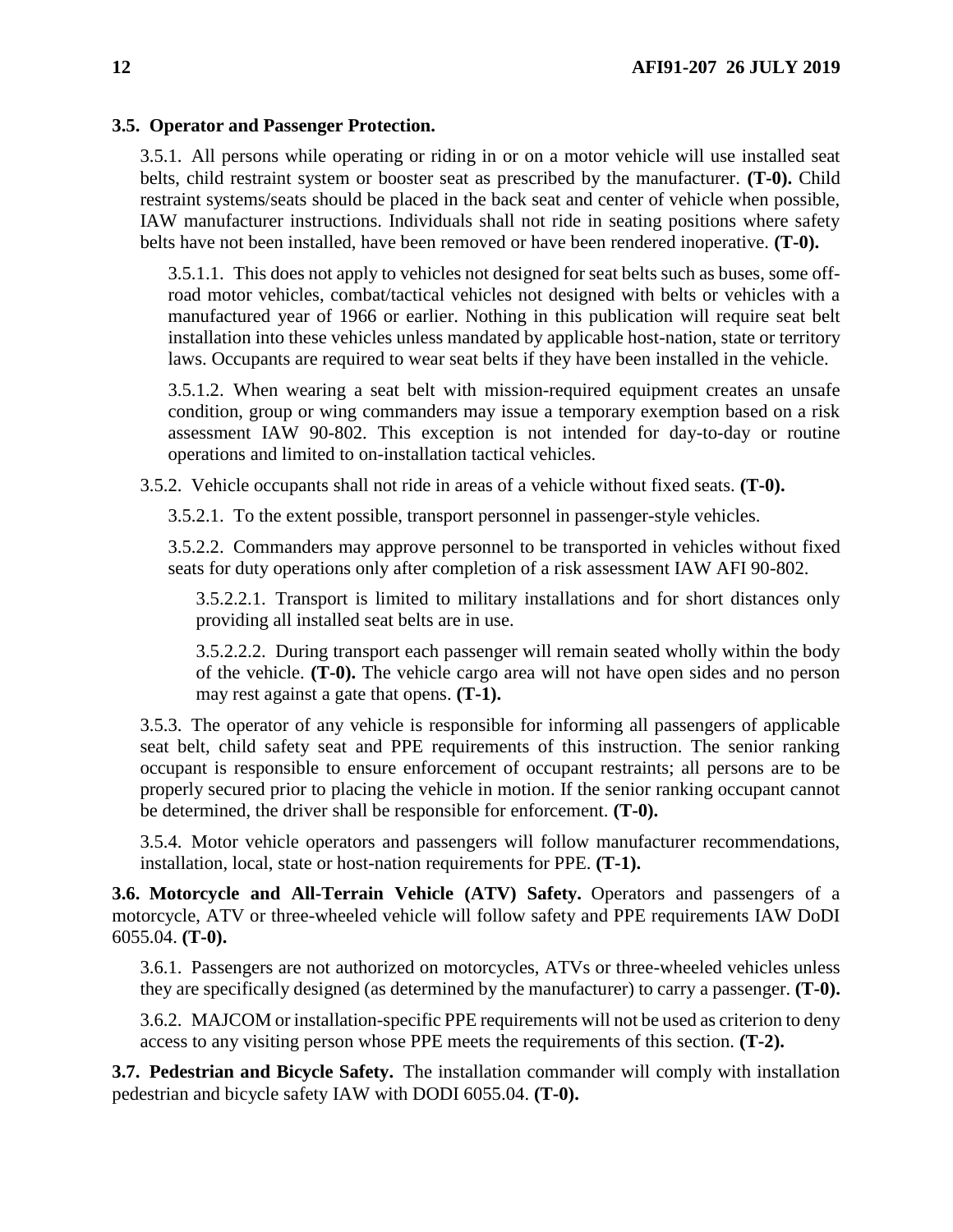3.7.1. Individuals walking, jogging or running are encouraged to wear highly visible clothing and accessories. During nighttime hours and inclement weather clothing should contain retroreflective properties.

3.7.2. All individuals exposed to traffic hazards as part of their assigned duties shall wear a highly visible outer garment during the day and outer garment containing retro-reflective material at night. **(T-0).**

3.7.2.1. This applies to traffic control, installation entry control points, road construction, maintenance or any other crew or individual required to work in a traffic environment while the roadway remains open to traffic.

3.7.2.2. This guidance applies to troop formations only to the degree determined necessary to maintain formation visibility to traffic. At a minimum road guards will wear a highly visible outer garment during the day and outer garment containing retroreflective material at night. **(T-1).**

3.7.2.3. This guidance does not apply during operations where personnel may be at greater risk from increased visibility based on a documented commander's risk assessment IAW AFI 90-802.

3.7.3. All persons who ride a bicycle, tricycle or other human powered vehicle, including motorized bicycles, on an AF installation roadway, to include flightlines will:

3.7.3.1. Wear highly visible outer garment containing retro-reflective material during hours of darkness or reduced visibility. **(T-2).** Riders should wear a highly visible outer garment during daylight hours.

3.7.3.2. Wear a properly fastened, approved (e.g., Consumer Product Safety Commission, American National Standards Institute, Snell Memorial Foundation or host nation equivalent) bicycle helmet. **(T-2).** MAJCOMs will be the approving official on what qualifies as host nation equivalent. **(T-2).**

3.7.3.3. Bicycles will be equipped with front-facing, pedal, side and a rear-facing reflectors consistent with Title 16, CFR Part 1512, *Requirements for Bicycles,* and/or local, state or host-nation requirements. **(T-0).**

3.7.3.4. Use marked bicycle lanes when they are available. **(T-2).**

3.7.4. Non-motorized transportation devices not meeting Department of Transportation motor vehicle standards are prohibited on installation roadways and will comply with all pedestrianrelated traffic laws. **(T-0).**

3.7.4.1. An approved helmet is required to be worn on AF installations. **(T-2).**

3.7.4.2. Additional PPE requirements should follow Consumer Product Safety Commission and manufacturer's instructions, and be included in the installation traffic code.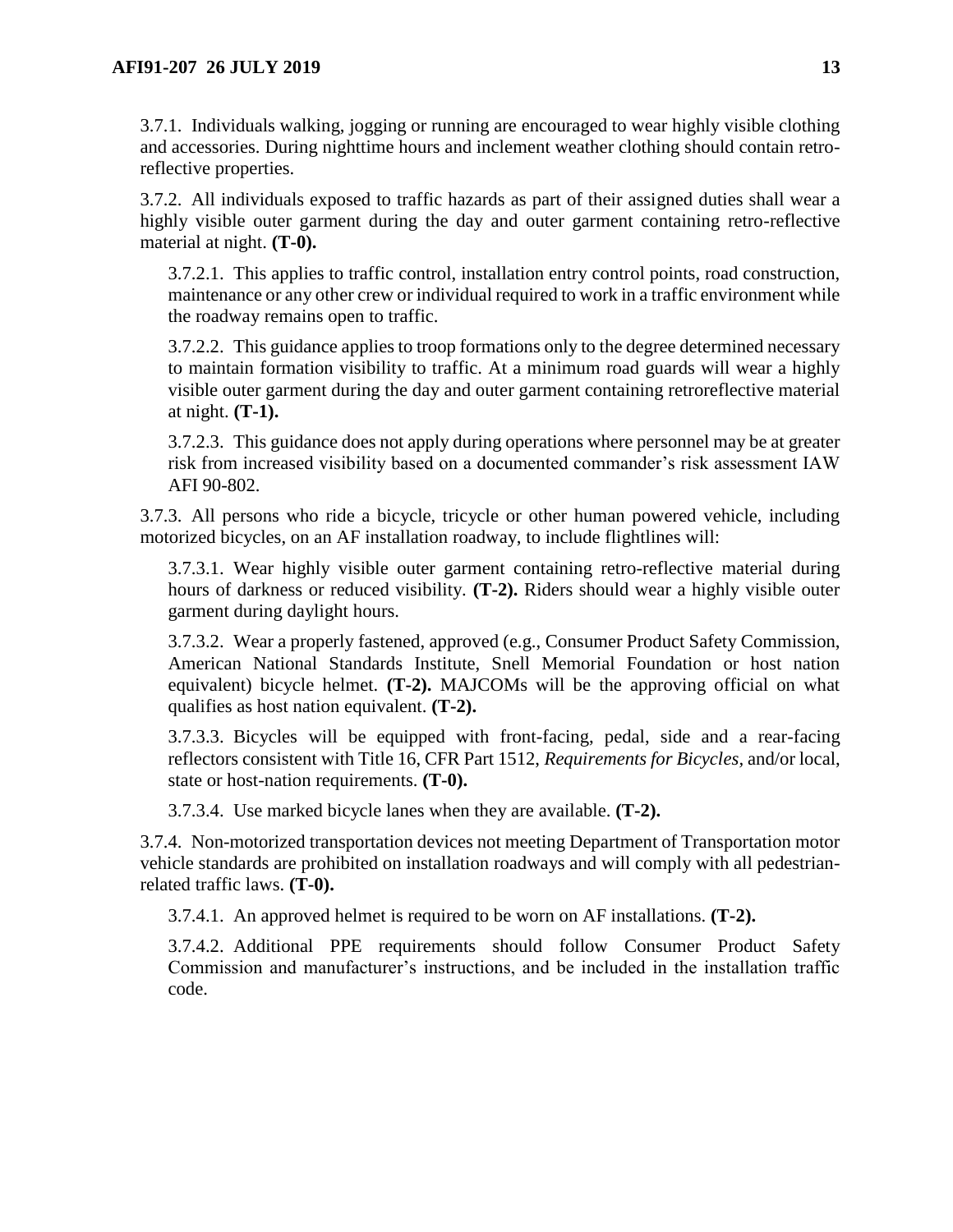### **Chapter 4**

## **TRAFFIC SAFETY TRAINING**

#### <span id="page-13-1"></span><span id="page-13-0"></span>**4.1. Training Guidance.**

4.1.1. AF military and civilian personnel, as applicable, will not be required to use leave for training mandated by this instruction. **(T-0).** The Government will pay for training mandated by this instruction. **(T-0).**

4.1.1.1. DoD military personnel from other services or agencies whom are assigned to or employed on an AF installation should receive the training under the same conditions.

4.1.1.2. Installations may pay for training through a reimbursement program.

4.1.1.2.1. Personnel may be required to pay for training and will be reimbursed based on installation procedures. **(T-0).**

4.1.1.2.2. On-road AF motorcycle operators must provide proof of successful completion of training and be registered in AFSAS Training Module-MUSTT. **(T-1).**

<span id="page-13-3"></span>4.1.1.3. This instruction does not require the government to furnish training equipment such as motorcycles or ATVs, except when training is required for the operation of government vehicles.

4.1.1.4. Cost to attend training for privately-owned ATV and off-road motorcycles is the responsibility of the rider and is not reimbursable. **(T-1).**

4.1.1.5. DoD civilian personnel participating in voluntary training will obtain approval through their supervisor IAW civilian personnel policy. **(T-2).**

4.1.1.6. Other DoD civilian personnel, military retirees and military dependents may attend motorcycle operator training on a space-available basis at no additional cost to the Government.

<span id="page-13-4"></span>4.1.2. Traffic safety courses required by this instruction shall not be modified, or an alternate course used without AFSEC/SEG approval. **(T-1).**

4.1.2.1. Requests to use substitute training courses in lieu of those outlined in this AFI must be staffed through applicable MAJCOM to AFSEC/SEG for evaluation and approval. **(T-1).**

4.1.2.2. Approved substitute courses and guidance are located on AFSEC Occupational Safety SharePoint®.

<span id="page-13-2"></span>**4.2. Introductory Traffic Safety.** The course provides mandatory traffic safety training for military service members who are under the age of 26. The course curriculum shall be obtained from AFSEC/SEG. **(T-1).**

4.2.1. Each AETC training location may incorporate appropriate supplemental traffic safety training materials. The course will be a minimum of four hours in length and instructor led. **(T-0).**

4.2.2. This course is taught as part of the curriculum at Basic Military Training, Technical Training, Officer Training School and at the United States Air Force Academy, and does not have to be documented separately.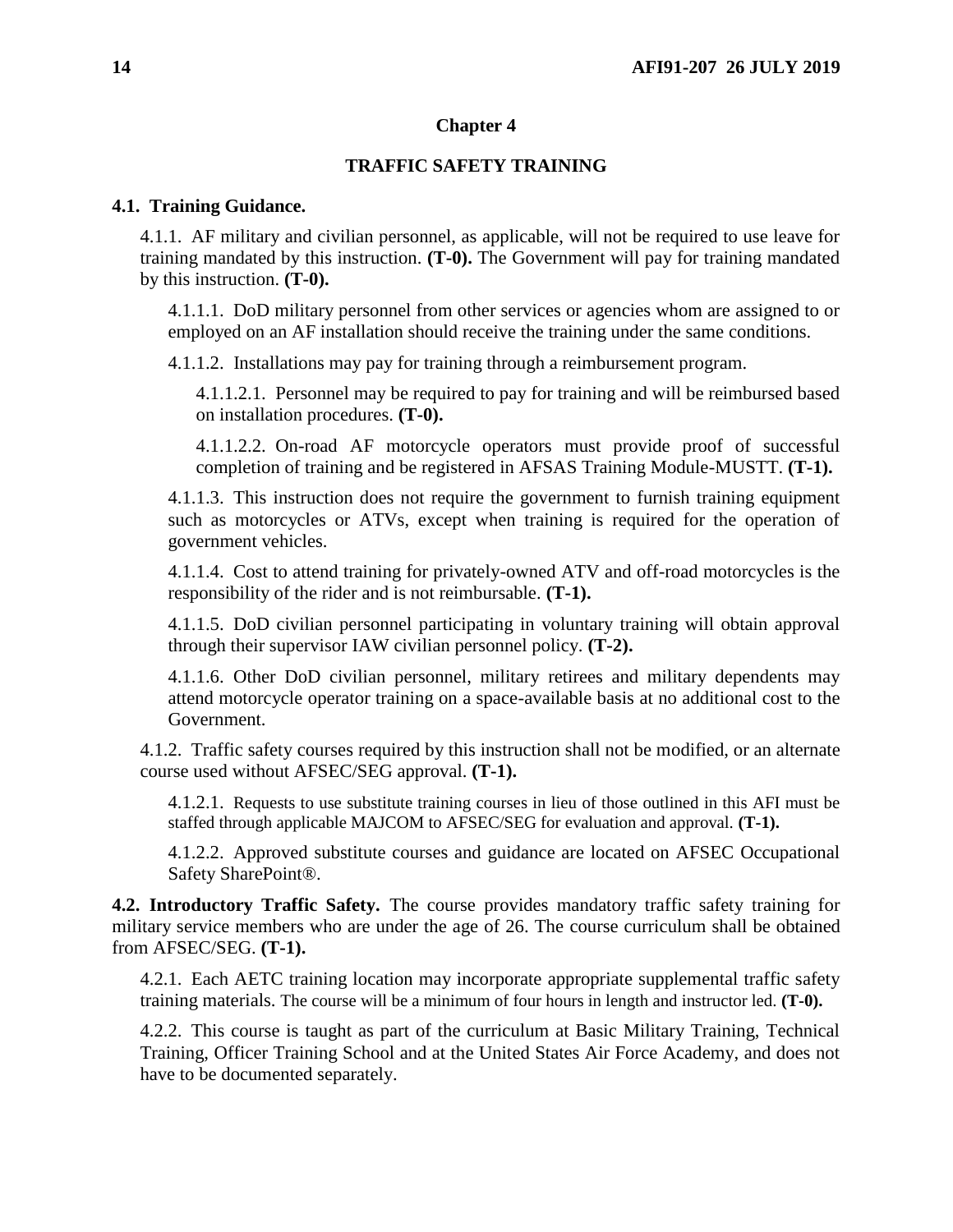<span id="page-14-0"></span>**4.3. Local Conditions.** IAW DoDI 6055.04, The safety office will provide local conditions information during the installation newcomers' orientation program, if an orientation program is available. **(T-0).** If no orientation program exists, safety offices will develop and disseminate relevant information to commanders. **(T-1).** Commanders may use methods such as e-mails, flyers and websites to supplement and disseminate the information, as needed.

4.3.1. The safety office will review the information annually. **(T-1).** Specific topics will be included to enhance awareness of traffic safety (including motorcycle safety), weather, recreation, and other frequent injury causing activities. **(T-1).**

4.3.2. Personnel in temporary duty (TDY) status for 30 calendar days or more will coordinate with the TDY location safety office to obtain local conditions information. **(T-2).** If there is no safety office at the TDY location, the TDY personnel will use other available sources for information. **(T-2).**

4.3.2.1. Information will be provided to personnel before or at the beginning of the TDY **(T-2).**

4.3.2.2. TDY units will maintain documentation of information provided and method(s) of dissemination for the duration of the TDY. **(T-2).**

## <span id="page-14-2"></span><span id="page-14-1"></span>**4.4. Motorcycle and All-Terrain Vehicle (ATV) Operator Training.**

4.4.1. Military personnel, who operate or intend to operate a motorcycle on a roadway, operators of government-owned motorcycles and AF civilian personnel whose position description requires operating a motorcycle, will comply with all motorcycle safety training requirements IAW DoDI 6055.04 and **[Table 4.1](#page-15-0)**. **(T-0).**

4.4.1.1. Military members intending to operate motorcycles on a roadway must possess a valid motorcycle license, endorsement or learners permit. **(T-1).**

4.4.1.2. AF motorcycle safety training is not intended to meet state, territory, host-nation or applicable SOFA licensing requirements.

4.4.1.3. The operator must possess a valid motorcycle license, endorsement or learners permit to attend AF sponsored motorcycle training, to include travel to and from training location(s). **(T-1).**

4.4.1.4. Military personnel are not required to attend initial motorcycle training if the member has a state motorcycle license or endorsement, or has completed a Motorcycle Safety Foundation® or state approved training. Intermediate training date will begin when member is initially identified as a rider. **(T-2).**

4.4.1.5. Motorcycle operator will be enrolled in MUSTT prior to attending training. **(T-1).**

4.4.1.6. Host-nation equivalent courses are acceptable only if they meet or exceed training IAW this publication. MAJCOM/SE, in coordination with AFSEC/SEG, must approve host-nation equivalent courses, to include establishing documentation procedures. **(T-2).**

4.4.2. Commanders at locations where an approved Air Force motorcycle program is not feasible may implement MAJCOM-authorized procedures to ensure inbound personnel are directed to complete training prior to arrival. Personnel who purchase a motorcycle and require training at these locations, may attend training in conjunction with leave or official TDY at a location with an approved training program.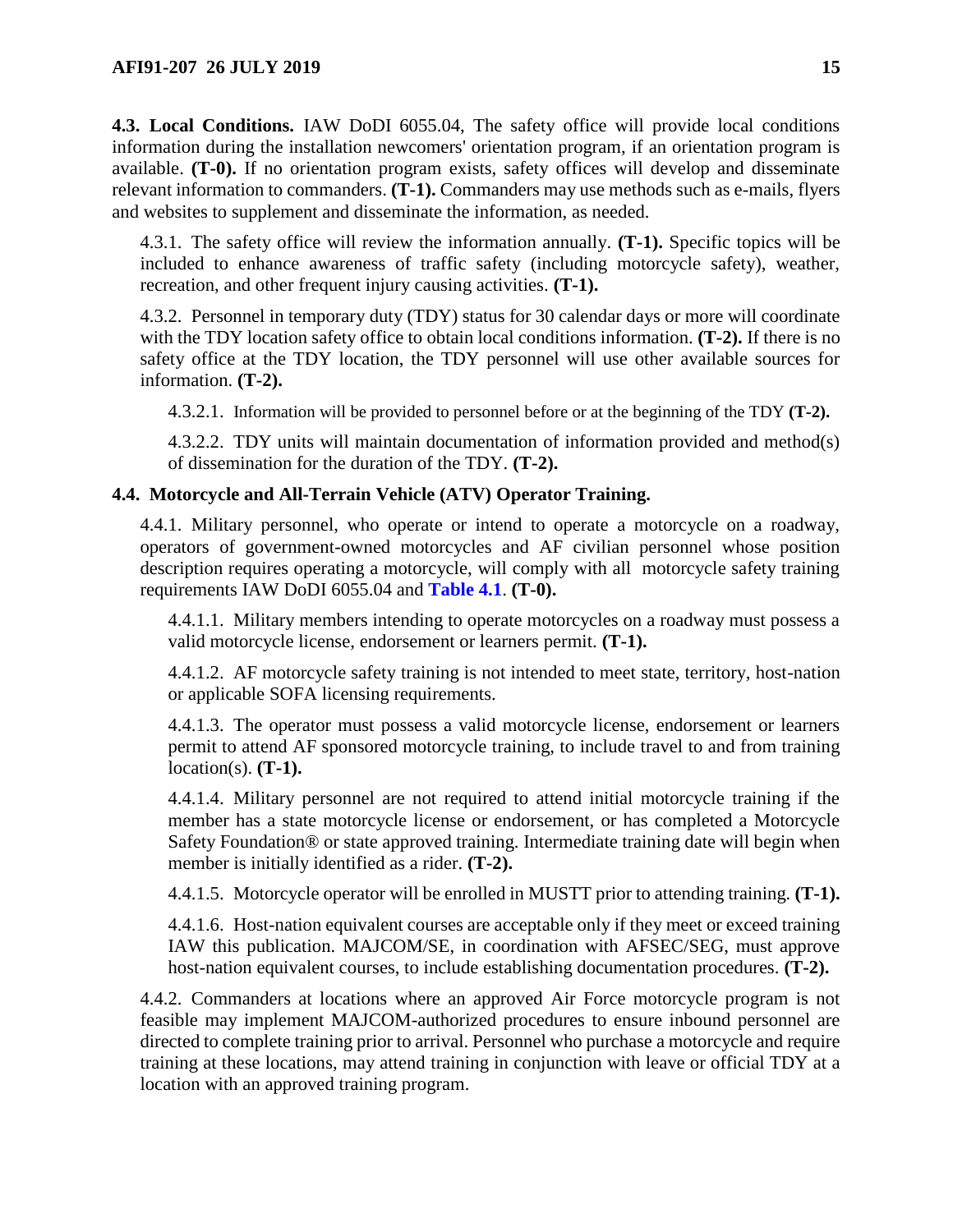| <b>INITIAL TRAINING</b>                                                                                                                                                                                                                                                                                                                                         | <b>INTERMEDIATE TRAINING</b>                                                                                                                                                                                                                                                                                                                                                                                                                        | <b>REFRESHER TRAINING</b>                                                                                                                                                                                                                                                                                                            |
|-----------------------------------------------------------------------------------------------------------------------------------------------------------------------------------------------------------------------------------------------------------------------------------------------------------------------------------------------------------------|-----------------------------------------------------------------------------------------------------------------------------------------------------------------------------------------------------------------------------------------------------------------------------------------------------------------------------------------------------------------------------------------------------------------------------------------------------|--------------------------------------------------------------------------------------------------------------------------------------------------------------------------------------------------------------------------------------------------------------------------------------------------------------------------------------|
| Time Frame                                                                                                                                                                                                                                                                                                                                                      |                                                                                                                                                                                                                                                                                                                                                                                                                                                     |                                                                                                                                                                                                                                                                                                                                      |
| Provide initial training within 30 Provide within 60 days of<br>duty days of request.<br>$(T-0).$<br>Pending completion of initial<br>training, commanders may<br>authorize operators who possess<br>a valid motorcycle license,<br>endorsement or learners permit<br>to ride subject to any restrictions<br>imposed by such license,<br>endorsement or permit. | requests for training, but in no<br>case more than 1 year after<br>completing initial training.                                                                                                                                                                                                                                                                                                                                                     | Complete at least every 5 years.<br>$(T-0).$                                                                                                                                                                                                                                                                                         |
| <b>Training Curriculum</b>                                                                                                                                                                                                                                                                                                                                      |                                                                                                                                                                                                                                                                                                                                                                                                                                                     |                                                                                                                                                                                                                                                                                                                                      |
| Meet Motorcycle Safety<br>Foundation® (MSF) Basic<br>RiderCourse <sup>SM</sup> (BRC) or State-<br>approved licensing program(s)<br>in lieu of DoD initial training.<br><b>Approved Host-Nation</b><br>equivalent courses IAW<br>paragraph 4.4.1.6.                                                                                                              | initial training. (T-0).<br><b>MSF BRC-2, Military</b><br>SportBike RiderCourse <sup>SM</sup><br>(MSRC), Advanced<br>RiderCourse <sup>SM</sup> (ARC), or DoD<br>Component defined training.<br>$(T-0)$ .<br>Sport bike operators shall attend<br>the MSRC, ARC, Basic<br>RiderCourse <sup>SM</sup> – updated<br>(BRCu-2) or a DoD Component<br>defined training<br>(sport bike focused) to satisfy<br>intermediate training<br>requirements. (T-1). | Meet or exceed requirements for Meet or exceed requirements for<br>intermediate training. DoD<br>Component defined training.<br>Installation or unit organized<br>rides, IAW Attachment 4. Sport<br>bike operators may attend any<br>approved refresher training. A<br>sport bike focused refresher<br>course is highly recommended. |
| <b>Options</b>                                                                                                                                                                                                                                                                                                                                                  |                                                                                                                                                                                                                                                                                                                                                                                                                                                     |                                                                                                                                                                                                                                                                                                                                      |
| Accept the original or certified<br>copy of a completion card of<br>any MSF or State-approved<br>course in lieu of DoD initial<br>training.                                                                                                                                                                                                                     |                                                                                                                                                                                                                                                                                                                                                                                                                                                     |                                                                                                                                                                                                                                                                                                                                      |

<span id="page-15-0"></span>**Table 4.1. Motorcycle Operator Training.**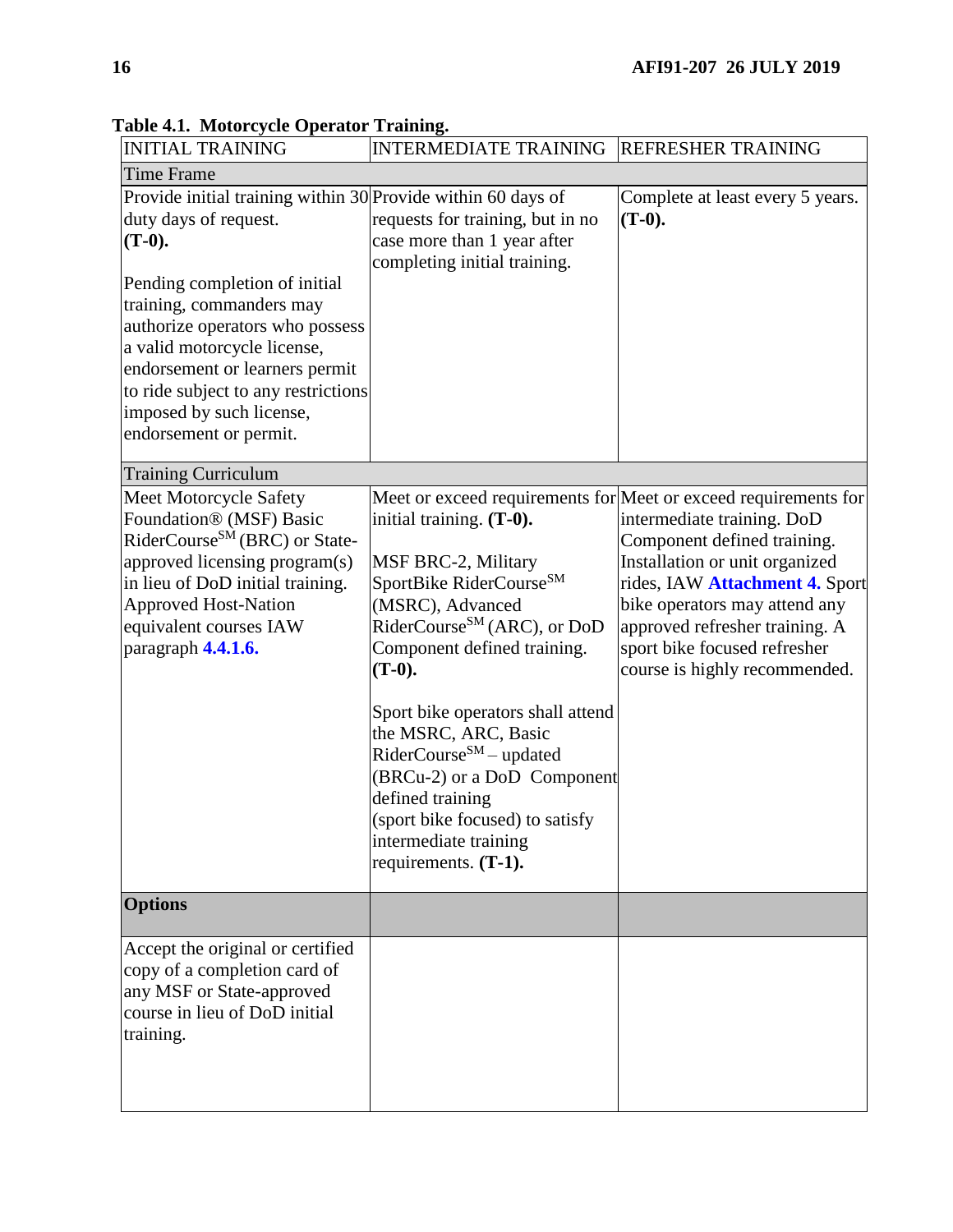4.4.3. Operators of three wheeled motorcycles and motorcycles equipped with side cars do not require training. Operators of motorcycles with side cars are only exempt from the training requirements when the side car is attached.

4.4.4. AF Foreign-national employees working at overseas installations will comply with SOFA-defined training requirements to operate motorcycles, ATVs or specialty vehicles as part of their official duties. **(T-1).** Provide required training at no cost to the employee. **(T-0).**

<span id="page-16-1"></span>4.4.5. Approved AF and/or DoD-Component Motorcycle Rider Education Training Courses are listed in **[Table 4.1](#page-15-0)**

4.4.5.1. Initial Training. Courses include the Motorcycle Safety Foundation's Rider Street  $Skills<sup>SM</sup>$ , Basic RiderCourse<sup>SM</sup> (BRC), state or host-nation motorcycle licensing program(s) and any DOD Component approved training course.

4.4.5.2. Sustainment training will include approved Intermediate and Refresher Training. **(T-1).**

4.4.5.2.1. Refresher training includes mentorship programs as outlined in **[Attachment 4](#page-28-0)**.

4.4.5.2.2. Submit request for DoD-Component-defined training approval through applicable MAJCOM and approved by AFSEC/SEG prior to use.

4.4.6. Off-Road Motorcycle, Specialty Vehicle and All-Terrain Vehicle Training.

4.4.6.1. Operators of privately-owned off-road vehicles and off-road vehicles controlled by AF Services, will successfully complete appropriate off-road performance-based safety training for on-installation operation. **(T-0).** The AF is not required to provide or pay for riders to attend this training. Personnel who operate privately-owned ATVs or off-road motorcycles off-installation are encouraged to complete appropriate off-road safety training.

4.4.6.2. Operators of government-owned off-road motorcycles shall successfully complete the Motorcycle Safety Foundation's® Dirt Bike School, Air Force Special Operations Command (AFSOC) Special Tactics Advanced Skills Training Course, or DoD Component Defined Training. **(T-0).**

4.4.6.3. Operators of Government-owned specialty vehicles or ATVs shall complete Specialty Vehicle Institute of America or DoD-Component-approved specialty vehicle training tailored to satisfy specific mission objectives, IAW DoDI 6055.04. **(T-0).** Newly assigned personnel already qualified will receive local operational conditions refresher training from gaining unit. **(T-1).**

<span id="page-16-0"></span>**4.5. Motorcycle Mentorship Program.** Wing, installation, and unit commanders are strongly encouraged to establish a mentorship program using approved Mentorship Modules to provide both experienced and inexperienced operators an opportunity to share information and promote safe riding. At a minimum the program should encompass the following:

4.5.1. Conduct periodic meetings with riders.

4.5.2. Review recent mishaps and causes with riders.

4.5.3. Advocate personal risk management and decision making to riders.

4.5.4. Emphasize formal and informal training opportunities.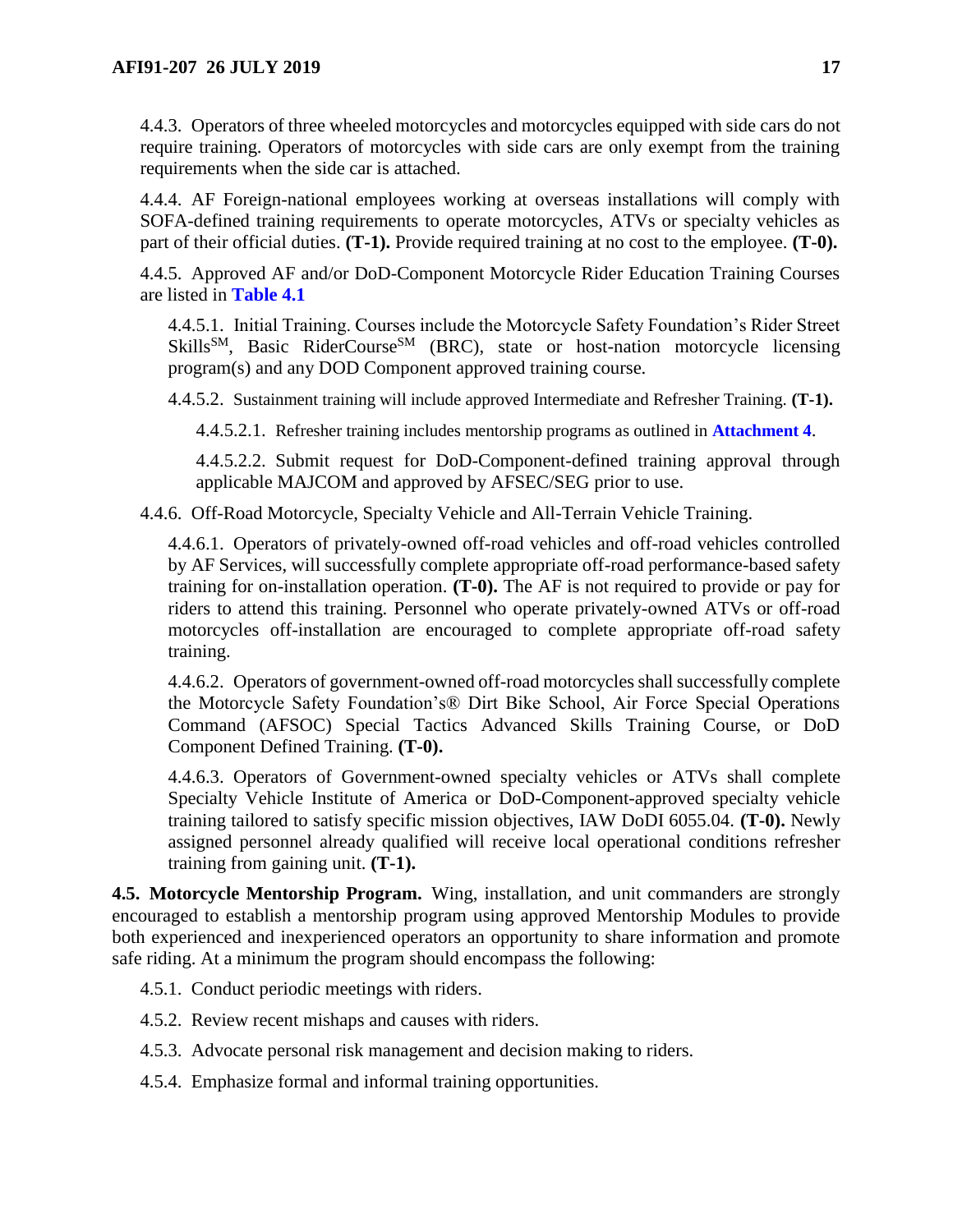4.5.5. Highlight impact of seasonal conditions on safe riding.

4.5.6. Promote safety and esprit de corps amongst motorcycle riders.

<span id="page-17-0"></span>**4.6. Driver Improvement and Rehabilitation Course.** This is a one hour driver rehabilitation course intended to educate personnel on safe driving.

4.6.1. Personnel while operating a GMV who have been convicted of a moving traffic violation or have been determined to have been at fault in a traffic mishap will attend training IAW DoDI 6055.04. **(T-0).**

4.6.2. Safety personnel may utilize AF-developed or provided courseware. Curriculum may be augmented with relevant supplemental information and materials.

4.6.3. Commanders may use approved civilian on-line or classroom courses. Approved traffic safety courses are posted on the AFSEC SharePoint® site.

### <span id="page-17-1"></span>**4.7. Government-owned Motor Vehicle Training.**

4.7.1. Operators of government-owned motor vehicles will be trained IAW AFI 24-301 and AFMAN 24-306 including the proper usage of spotters when required. **(T-1).**

4.7.2. Operators of GVOs not otherwise addressed in this instruction shall be trained in the proper use and unique handling characteristics of the vehicle IAW DoDI 6055.04. **(T-0).**

4.7.3. Owning units of GVOs will use Air Force Quality Training Packages or training plans as established or approved by their corresponding functional area. **(T-1).** If no standardized training plan is available units will develop written Plans of Instruction and training documentation for the specific vehicle type. **(T-1).**

4.7.3.1. Training will include minimum personal protective device requirements for safe vehicle operation. **(T-1).**

4.7.3.2. Training will include hands-on drivers training designed to fit environmental conditions in which the trainee will operate vehicle. **(T-1).**

4.7.4. Operators of emergency vehicles will receive emergency response training to ensure the safe operation of vehicles under emergency conditions. **(T-0).**

4.7.4.1. Units will use Air Force Quality Training Packages or training plans as established or approved by their corresponding functional area. **(T-1).**

4.7.4.2. Units will include relevant information or conditions applicable to their specific location and type of vehicle. **(T-1).**

4.7.5. Passenger van operators will receive training IAW DoDI 6055.04. **(T-0).**

4.7.6. Units will ensure instructors providing vehicle operator training meet the qualification requirements of the curriculum developer. **(T-1).**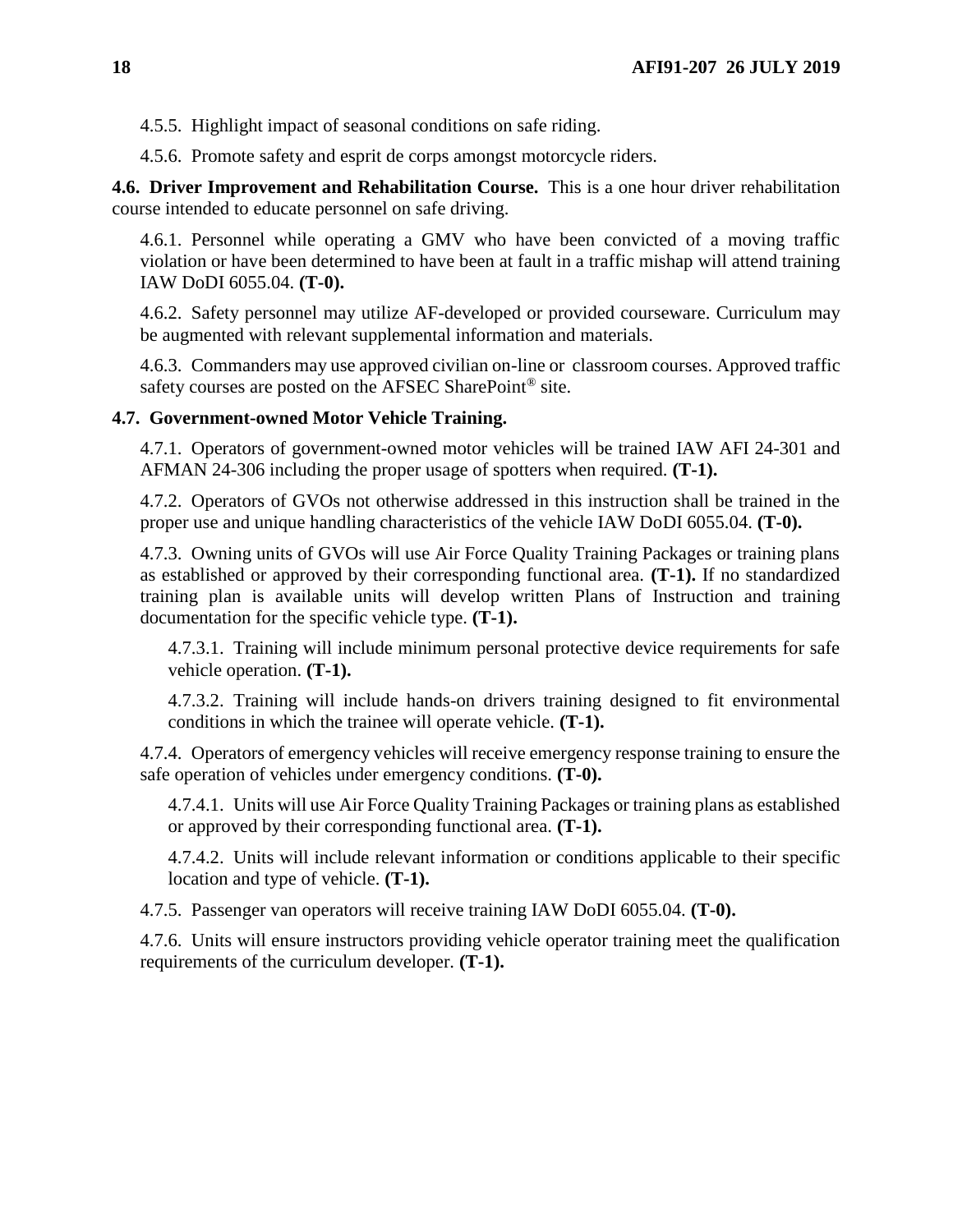4.7.7. Newly assigned personnel already qualified to operate GVOs will receive local operational conditions refresher training from gaining unit. **(T-1).**

> JOHN T. RAUCH Major General, USAF Chief of Safety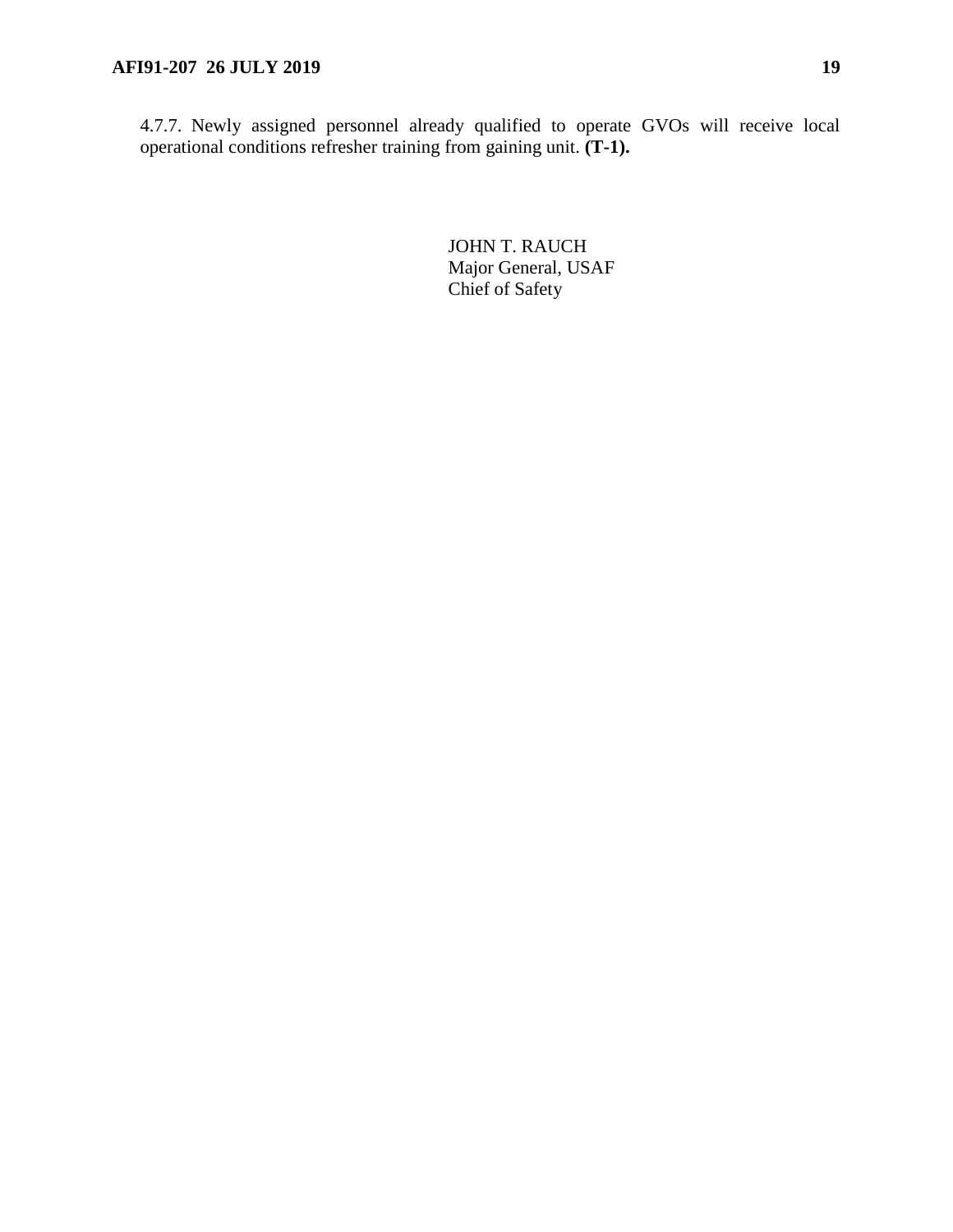#### **GLOSSARY OF REFERENCES AND SUPPORTING INFORMATION**

#### <span id="page-19-0"></span>*References*

AFI 24-301, *Ground Transportation,* 23 April 2019

AFI 24-302, *Vehicle Management,* 26 June 2012

AFI 33-360, *Publications and Forms Management*, 1 December 2015

AFI 36-2910, *Line of Duty (Misconduct) Determination,* 8 October 2015

AFI 90-802, *Risk Management,* 1 April 2019

AFI 91-204, *Safety Investigation and Hazard Reporting,* 27 April 2018

AFMAN 24-306, *Operation of Air Force Government Motor Vehicles,* 9 December 2016

AFMAN 33-363, *Management of Records,* 1 March 2008

AFMAN 91-201, *Explosives Safety Standards,* 21 March 2017

AFPD 91-2, *Safety Programs,* 1 May 2017

DoDD 5525.4, *Enforcement of State Traffic Laws on DoD Installations,* 2 November 1981

DoDI 5154.31, Volume 6, *Commercial Travel Management: Uniformed Services Housing and Station Allowances,* 16 October 2015

DoDI 6055.04, *DoD Traffic Safety Program,* 20 April 2009

16 CFR Part 1512, *Requirements for Bicycles,* 1 January 2012

49 CFR Part 1571, *Federal Motor Vehicle Safety Standards,* 1 October 2011

*Commercial Motor Vehicle Safety Act of 1986*

#### *Adopted Forms*

AF Form 847, *Recommendation for Change of Publication*

*Abbreviations and Acronyms*

**AF**—Air Force

**AFI**—Air Force Instruction

**AFMAN**—Air Force Manual

**AFPD**—Air Force Policy Directive

**AFR**—Air Force Reserve

**AFRC**—Air Force Reserve Command

**AFSAS**—Air Force Safety Automated System

**AFSEC**—Air Force Safety Center

**AMC**—Air Mobility Command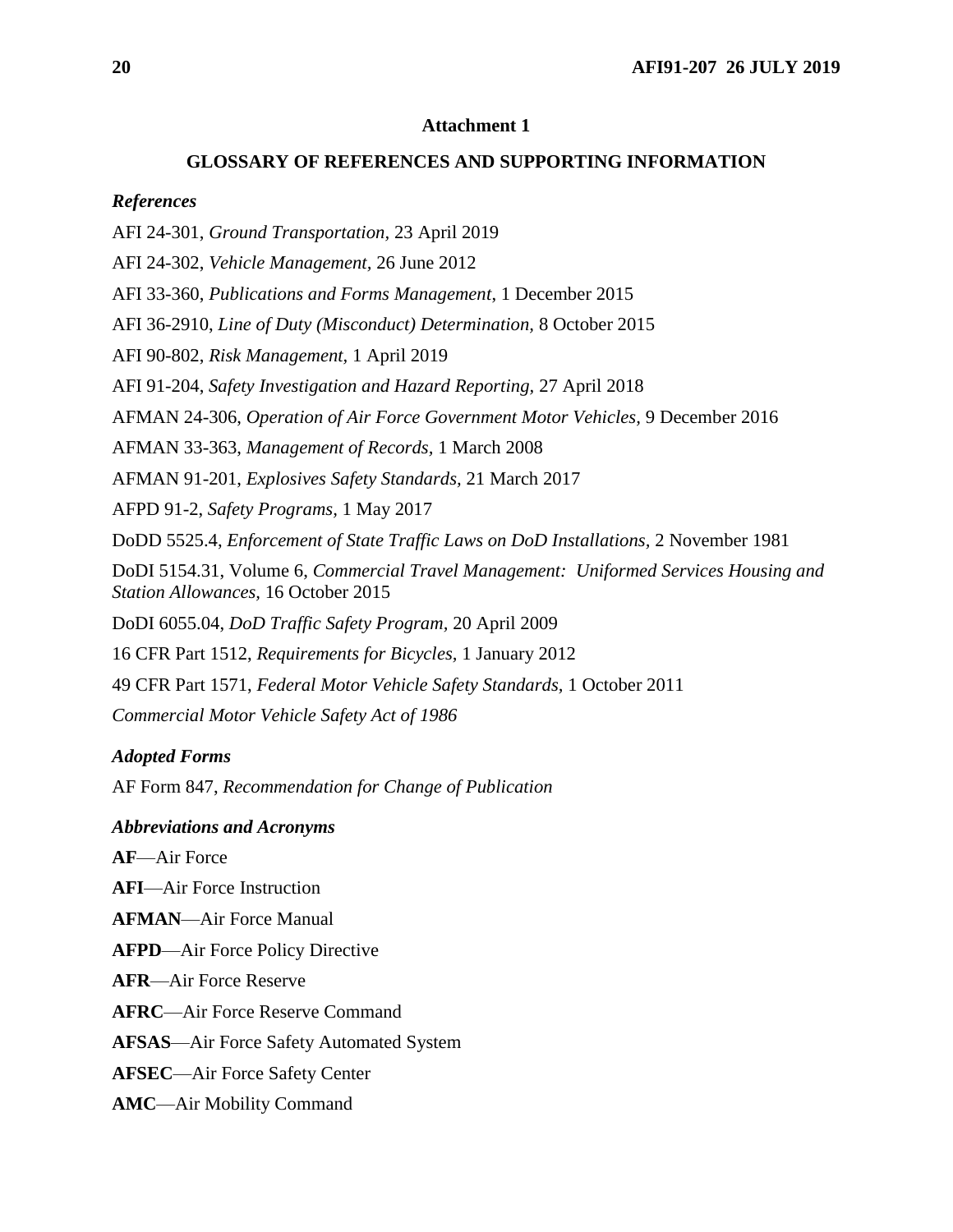- **ANG**—Air National Guard
- **ARC**—Advanced RiderCourse<sup>SM</sup>
- **ATV**—All-Terrain Vehicle
- **BRC**—Basic RiderCourse<sup>SM</sup>
- **BRCu-2**—Basic RiderCourse<sup>SM</sup>updated
- **CFR**—Code of Federal Regulation
- **DoDI**—Department of Defense Instruction
- **DRU**—Direct Reporting Unit
- **DSOC**—Defense Safety Oversight Committee
- **FOA**—Field Operating Agency
- **GMV**—Government Motor Vehicle
- **GVO**—Government Vehicle Other
- **HQ**—Headquarters
- **IAW**—In Accordance With
- **LSV**—Low-Speed Vehicle
- **MAJCOM**—Major Command
- **MOA**—Memorandum of Agreement
- **MOU**—Memorandum of Understanding
- **MSF**—Motorcycle Safety Foundation
- **MSRC—Military SportBike RiderCourse**SM
- **MUSTT**—Motorcycle Unit Safety Tracking Tool
- **NATO**—North American Treaty Organization
- **OPR**—Office of Primary Responsibility
- **PMV**—Private Motor Vehicle
- **PPE**—Personal Protective Equipment
- **SEG**—Occupational Safety
- **SOFA**—Status of Forces Agreement
- **T-CLOCS**—Tire and Wheel Controls, Lights, Oil, Chassis, Stands
- **TDY**—Temporary Duty
- **TRiPS**—Travel Risk Planning System
- **USAF**—United States Air Force
- **USAFR**—United States Air Force Reserve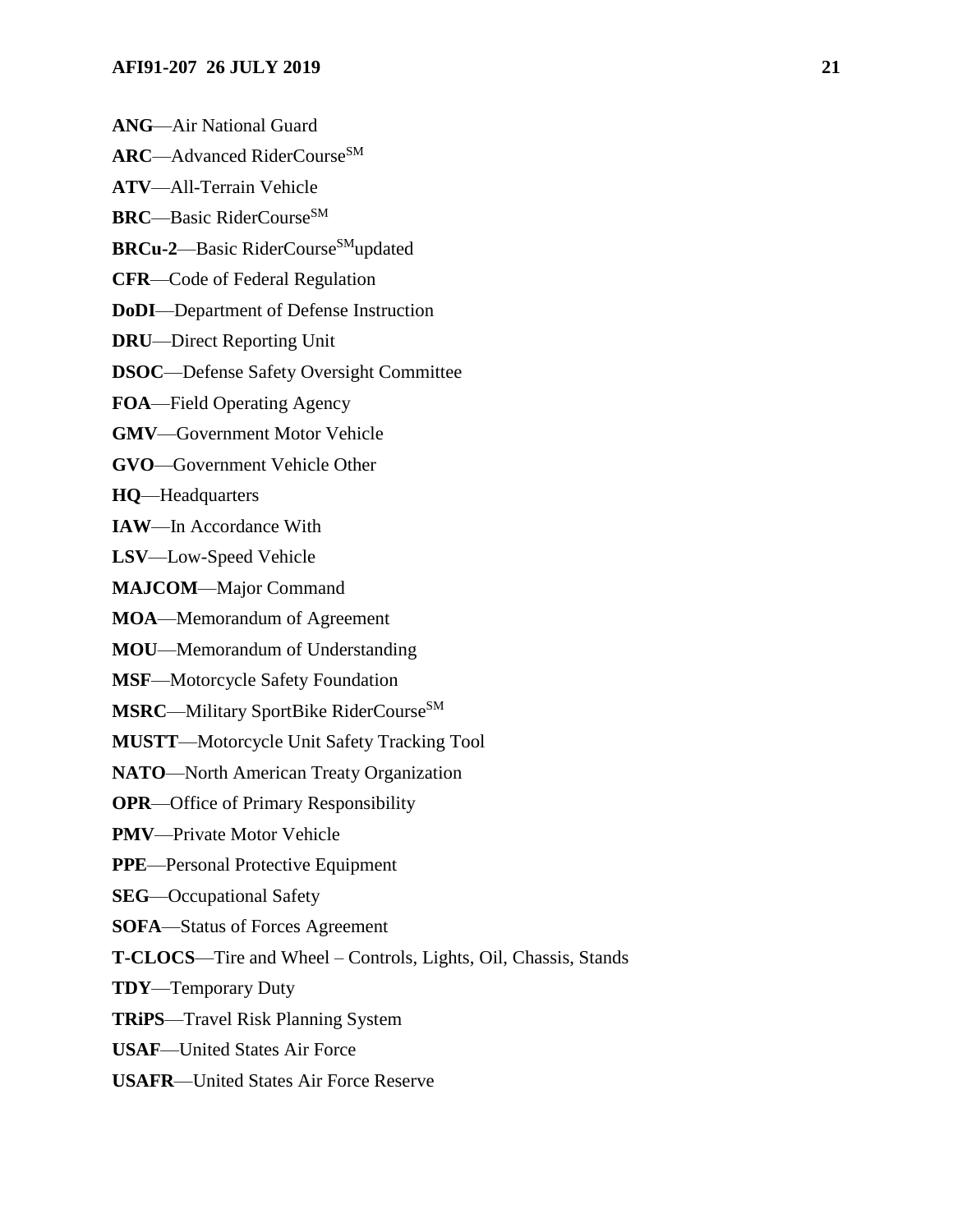**USC**—United States Code

**USEUCOM**—United States European Command

**USSTRATCOM**—United States Strategic Command

*Terms* 

**Air Force Foreign National**—Is employed by the AF and is an individual who is a citizen of any country other than the United States.

**AFSAS Training Module-MUSTT**—A motorcycle tracking tool providing motorcycle operator demographics and information.

**All-Terrain Vehicle (ATV)**—Any motorized off-highway vehicle designed to travel on three or four low-pressure tires, having a seat designed to be straddled by the operator and handlebars for steering control, with or without passenger capability.

**Civilian Personnel**—Civil service employees of the DoD Components (including Reserve Component Military Reserve Technicians unless in a military duty status), non-appropriated fund employees (excluding military personnel working part-time to avoid dual reporting), Corps of Engineers Civil Works employees, youth or student assistance program employees, Navy civil service mariners with the Military Sealift Command, and Army and Air Force Exchange Service employees.

**Commercial Design Vehicle**—A vehicle designed to meet civilian requirements and used without major modifications by DoD activities for routine transportation of supplies, personnel, or equipment. Commonly referred to as commercially off the shelf.

**Distracted Driving**—Is any non-driving activity a person engages in that has the potential to distract him or her from the primary task of driving and increases the risk of crashing.

**DoD-Component-Defined Training**—Is an AFSEC/SEG approved organized training curriculum providing a motorcycle operator with academic, behavioral and hands on instruction to improve riding techniques and skills.

**Driving—Operating a motor vehicle with the motor running, including while temporarily** stationary because of traffic, a traffic light or stop sign, or otherwise. Does not include operating a motor vehicle with or without the motor running when pulled over to the side of, or off, roadway or parking area and has halted in a location where the driver can safely remain stationary.

**Emergency Vehicles**—Police, ambulance, fire, crash and rescue, explosive ordnance disposal and hazardous material response vehicles.

**Government Motor Vehicle (GMV)**—A motor vehicle that is owned, leased, or rented by a DoD Component (not an individual), primarily designed for over-the-road operations, and whose general purpose is the transportation of cargo or personnel. Examples of GMVs are passenger cars, station wagons, vans, ambulances, buses, motorcycles, trucks, and tractor-trailers. Vehicles on receipt to and operated by non-DoD persons, agencies, or activities such as the U.S. Postal Service or the American Red Cross are not GMVs.

**Government-Owned**—For this instruction means any asset that is owned, leased, rented or controlled by a DoD Component.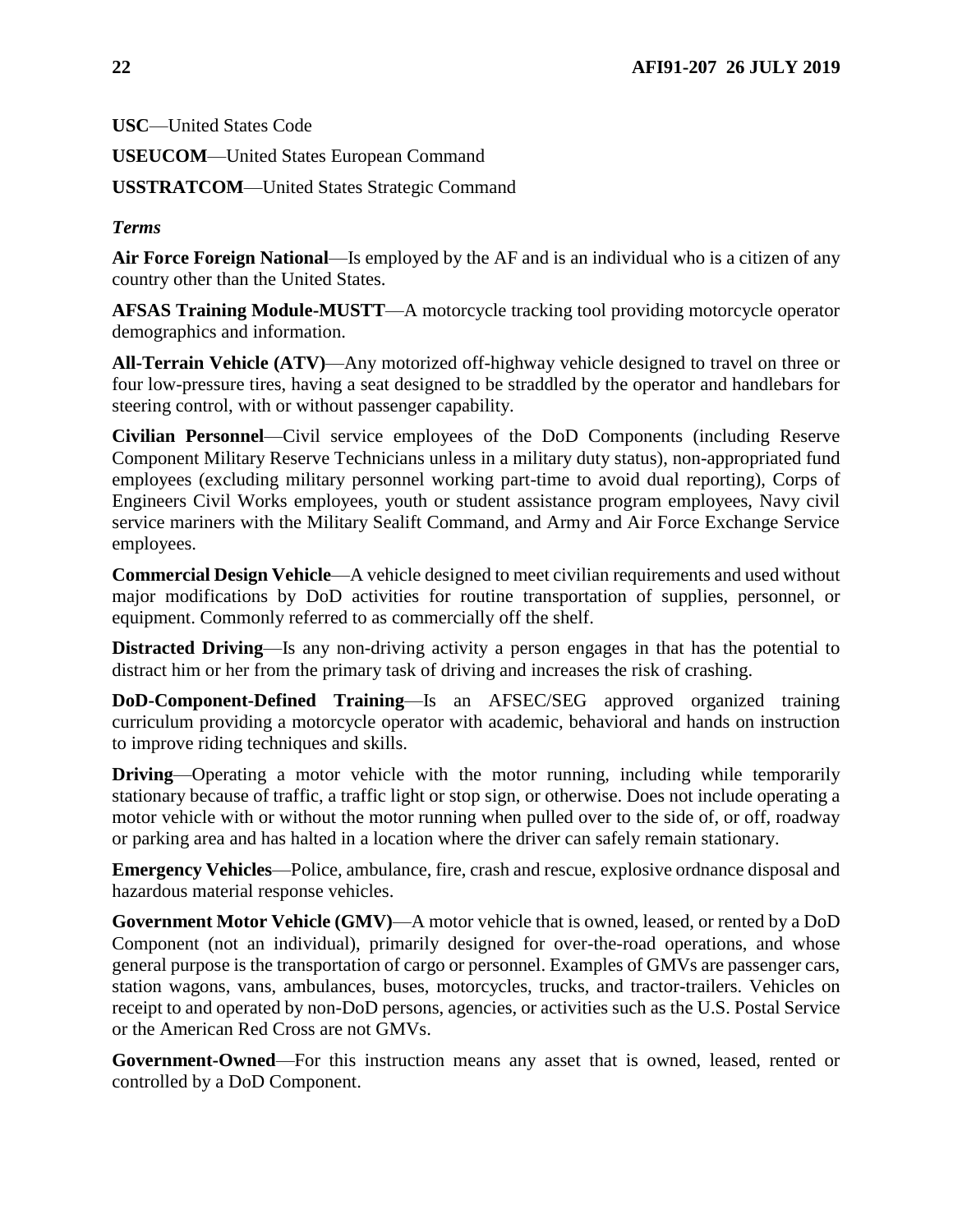**Government Vehicle Other (GVO)**—Vehicles designed primarily for off-the-highway operation such as specialty/special purpose vehicles (side by side, utility vehicle), construction-tracked vehicles, forklifts, road graders, agricultural-type wheeled tractors, and aircraft tugs. Includes military combat and tactical vehicles (e.g., tanks, self-propelled weapons, armored personnel carriers, amphibious vehicles ashore, and high-mobility multipurpose wheeled vehicles).

**Hands-Free Device Operation/Use**—The use of a vehicle voice-activated system or cellular phone in speaker mode or with a hands-free attachment (headset or single bud earpiece) that allows operators to keep both hands on the steering wheel and eyes on the road whenever the vehicle is in motion.

**Low-Speed Vehicle (LSV)**—Any 4-wheeled motor vehicle whose top speed is greater than 20 miles per hour but less than 25 miles per hour, and whose gross vehicle weight rating is less than 3,000 pounds. LSVs meet the design standards of 49 CFR Part 571 and will be designated by a manufacturer certification.

**Military Personnel**—US military personnel on active duty, Reserve or National Guard personnel on active duty or performing inactive duty training (federal service), Service academy cadets, officer candidates in officer candidate school and Aviation Officer Candidate School, Reserve Officer Training Corps cadets when engaged in directed training activities, and foreign national military personnel assigned to the DoD Components.

**Moped or Motorized Bicycle**—Any two or three wheel device powered by human propulsion or electrical energy and an automatic transmission. Additionally, a motor that produces less than two gross brake horsepower, propels the device at a maximum speed of not more than 30 miles per hour on level ground, and has a maximum engine size of 49 cubic centimeters. A moped only refers to motor vehicles both clearly defined by and authorized in traffic by applicable traffic codes and laws.

**Motorcycle**—Any motor vehicle having a seat or saddle for the use of its operator and designed to travel on not more than three wheels (includes mopeds, motor scooters, and pocket bikes). This does not include ATVs.

**Motorcycle Safety Representative**—An individual appointed by installation, group or squadron commander to manage the unit's motorcycle mishap prevention program.

**Motor Vehicle**—Any transportation device with a self-contained power unit mounted on wheels or tracks or is designed to be towed by and used together with such self-propelled device that derives motive power from fossil fuels, electricity or other external sources of energy. The exception is devices moved by human power or those designed to be operated solely on a rail or track system.

**Non-Motorized Transportation Devices**—Included in this category are non-motorized skateboards, scooters, rollerblades, skates, and other wheeled devices used as transportation or for recreation. This category does not include standard non-motorized bicycles. Also not included are wheelchairs used by people with disabilities.

**Off-Duty**—DoD personnel are off-duty when they are not on-duty. Additional guidance on determining duty status is provided in AFI 91-204 and applies to this instruction.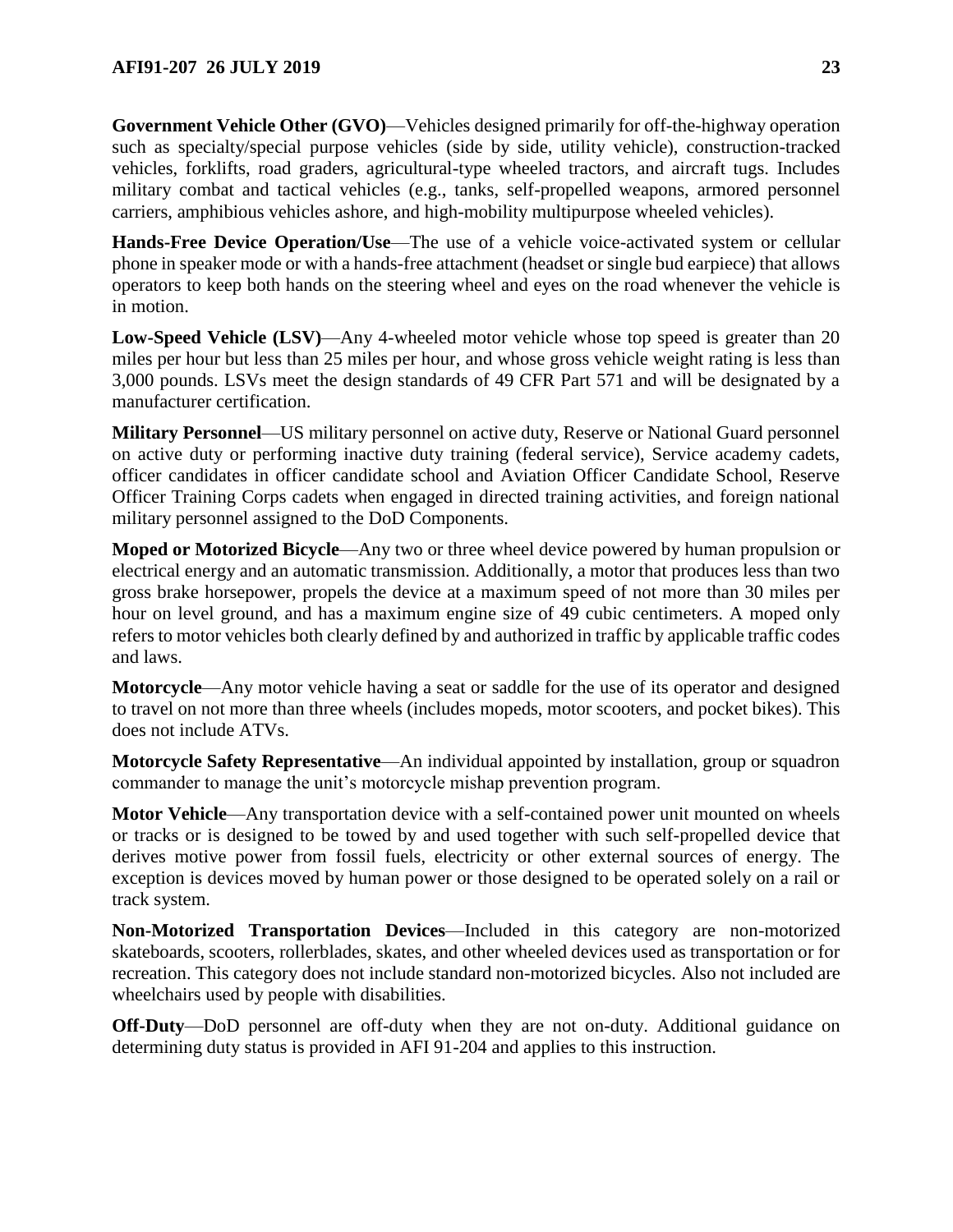**On-Duty**—DoD personnel are on-duty when physically present at any location where they are to perform their officially assigned work. Additional guidance on determining duty status is provided in AFI 91-204 and applies to this instruction.

**Off-Highway Vehicle**—Are motor vehicles owned, leased, rented or controlled by non-DoD Component entities or individuals primarily designed for off-highway use and capable of crosscountry travel on land, snow, ice, marsh, swampland, or other natural terrain. Example of Off-Highway Vehicles are Side-by-Side, a Recreational Utility Vehicle, Utility Terrain Vehicle, construction-tracked vehicles, forklifts, road graders, agricultural-type wheeled tractors, and aircraft tugs.

**On-road**—The performance of a vehicle on a smooth or paved driving surface, such as a traditional road, street or highway.

**Pedestrians**—Individuals on foot within the trafficway, (e.g. walking, jogging, running or using a personal conveyance device).

**Private Motor Vehicle (PMV)**—Are motor vehicles owned, leased, rented or controlled by non-DoD Component entities or individuals primarily designed for over-the-road operations, and whose general purpose is the transportation of cargo or personnel. Examples of PMVs are passenger cars, station wagons, vans, ambulances, buses, motorcycles, trucks, and tractor trailers. A trailer towed by a PMV is considered part of the vehicle, even if it is detachable from the vehicle.

**Retroreflective**—The unique ability of a surface to reflect light back toward the light source even when the surface is not perpendicular to the light. Retro reflectivity is the measure of this unique property.

**Risk Assessment**—The deliberate process of detecting hazards, their causes, and systematically assessing the associated risks IAW AFI 90-802, *Risk Management*.

**Roads (Roadway)**—The part of a trafficway designed, improved and ordinarily used for motor vehicle travel, including shoulder and median when present. This includes parking lots but excludes the sidewalk or areas adjacent to roadways not designed for vehicle traffic. Excludes areas specifically engineered for recreational use, fitness or pedestrians.

**Specialty/Special Purpose Vehicle**—A commercially or military designed motor vehicle primarily for off-highway usage such as utility vehicles, side by sides, Light Terrain All-Terrain Vehicles and multipurpose vehicles. Includes special purpose motor vehicles such as tugs, jammers, ambulift, etc. both tactical and non-tactical motor vehicles. Excludes motorcycles or ATVs.

**Sport bike**—A motorcycle optimized for speed, acceleration, braking, and cornering on paved roads, typically with a front fork rack below 30 degrees. This includes any motorcycle where the foot-pegs are behind the operator's center of gravity or the manufacturer classifies or advertises it as a sport bike.

**State-Approved Course**—Any course accepted by the sponsoring State or host-nation in lieu of riding skills testing for the issuance of a motorcycle license or endorsement.

**Tactical Vehicle**—A motor vehicle designed to military specification or a commercial design motor vehicle modified to military specification to meet direct transportation support of combat or tactical operations, or for training of personnel for such operations.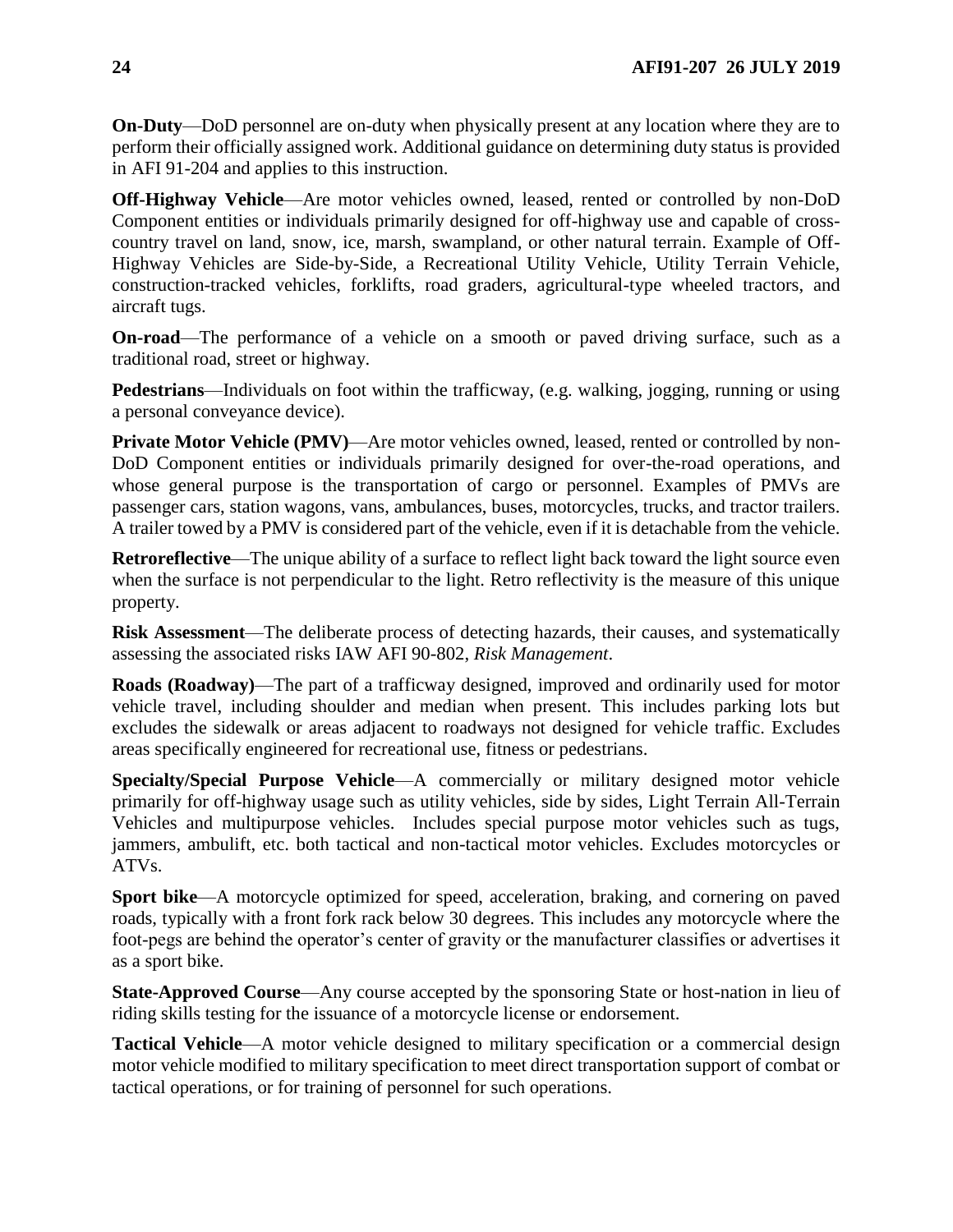**Text Messaging**—Reading from or entering data into any handheld or other electronic device, including for the purpose of texting, e-mailing, instant messaging, obtaining navigational information or engaging in any other form of electronic data retrieval or electronic data communication.

**Three-Wheeled Vehicle or Trike**—A three-wheeled vehicle or trike other than an ATV, designed to be registered, licensed and driven on roadways.

**Trafficway**—Is any land open to the public as a matter of right or custom for moving persons or property from one place to another, includes shoulders, median and sidewalks.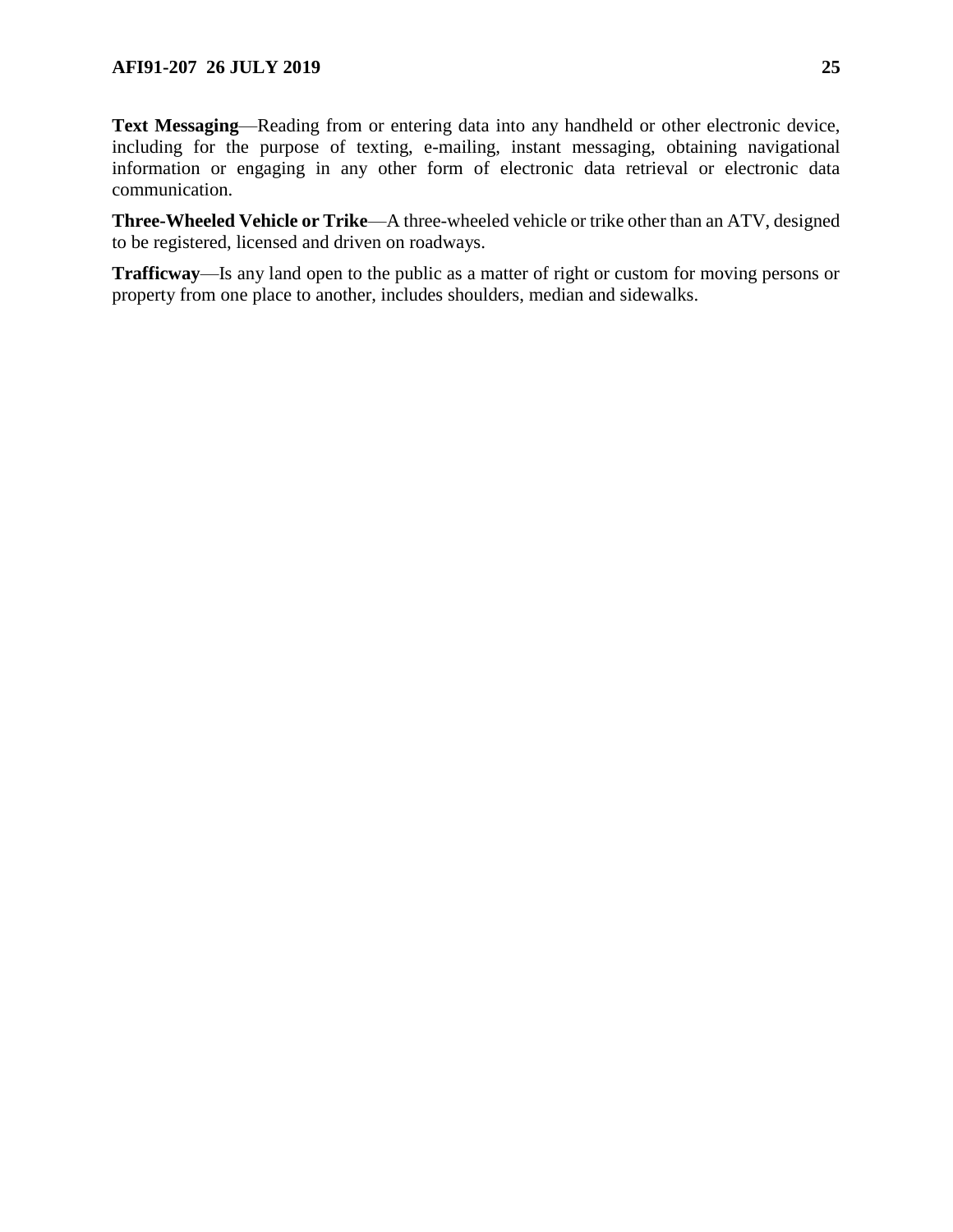## <span id="page-25-0"></span>**UNIT'S INITIAL MOTORCYCLE SAFETY BRIEFING CHECKLIST (EXAMPLE).**

# **Table A2.1. Unit's Initial Motorcycle Safety Briefing Checklist (Example).**

| <b>TOPICS</b>                         | <b>BRIEF FOLLOWING ITEMS</b>                                    | <b>YES</b> | NO |
|---------------------------------------|-----------------------------------------------------------------|------------|----|
|                                       | AFI 91-207, The US Air Force Traffic Safety Program             |            |    |
|                                       |                                                                 |            |    |
|                                       | Introduction to unit Motorcycle Safety                          |            |    |
|                                       | Representative                                                  |            |    |
|                                       | Tracking & training requirements - AFSAS                        |            |    |
|                                       | Training                                                        |            |    |
|                                       | Module-MUSTT                                                    |            |    |
|                                       | Training and scheduling procedures                              |            |    |
|                                       | Verification of training completed (e.g. MSF card or            |            |    |
|                                       | training certification)                                         |            |    |
|                                       | Unit motorcycle safety procedural requirements                  |            |    |
|                                       | Mentorship programs – (unit, installation, or private<br>clubs) |            |    |
| MAJCOM/Installation/Unit instructions |                                                                 |            |    |
|                                       |                                                                 |            |    |
|                                       | Requirements different from those already covered               |            |    |
|                                       | in previous instructions                                        |            |    |
| Licensing & registration requirements |                                                                 |            |    |
|                                       |                                                                 |            |    |
|                                       | State/Host-nation requirements                                  |            |    |
|                                       | Local ordinances regarding motorcycles                          |            |    |
|                                       | Hazards associated with loaning/borrowing                       |            |    |
|                                       | motorcycles                                                     |            |    |
|                                       | Hazards associated with renting motorcycles                     |            |    |
| Local driving conditions              |                                                                 |            |    |
|                                       | Weather conditions as applicable to riding                      |            |    |
|                                       |                                                                 |            |    |
|                                       | High hazard areas/intersections/roads                           |            |    |
|                                       | MAJCOM/Installation/Unit DWI - DUI awareness                    |            |    |
|                                       | programs and initiatives                                        |            |    |
| Unit mishap statistics                |                                                                 |            |    |
|                                       |                                                                 |            |    |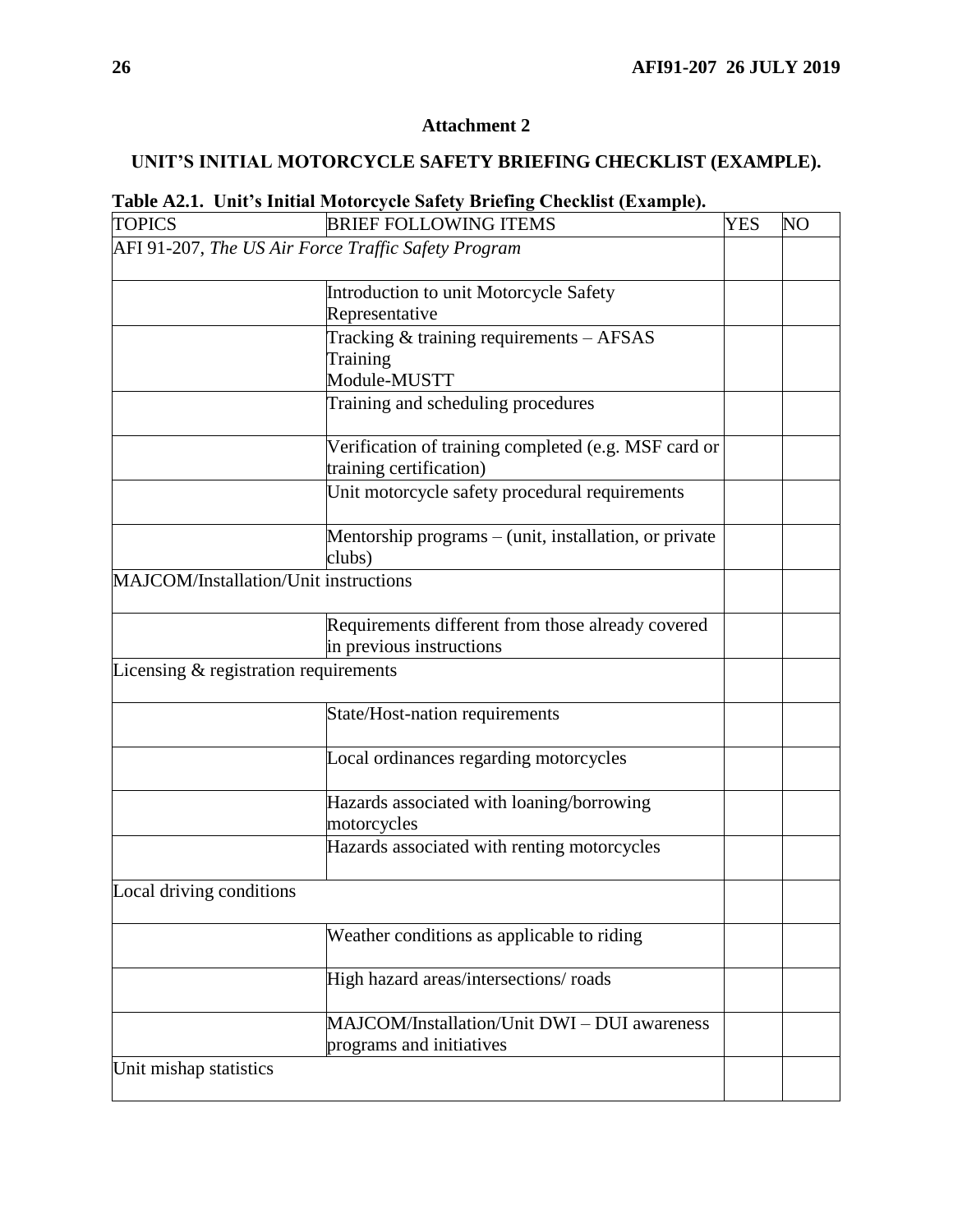|                                                      | Brief unit mishap synopsis in past 3 years and top 3 |  |
|------------------------------------------------------|------------------------------------------------------|--|
|                                                      | causes                                               |  |
|                                                      | Commander's policy regarding mishaps and mishap      |  |
|                                                      | prevention                                           |  |
| <b>Installation Motorcycle Safety Representative</b> |                                                      |  |
|                                                      | Name/Phone/Email                                     |  |
| Rider's Name:                                        |                                                      |  |
| Signature:<br>Date:                                  |                                                      |  |
| Briefer/Title:                                       |                                                      |  |
| Signature:<br>Date:                                  |                                                      |  |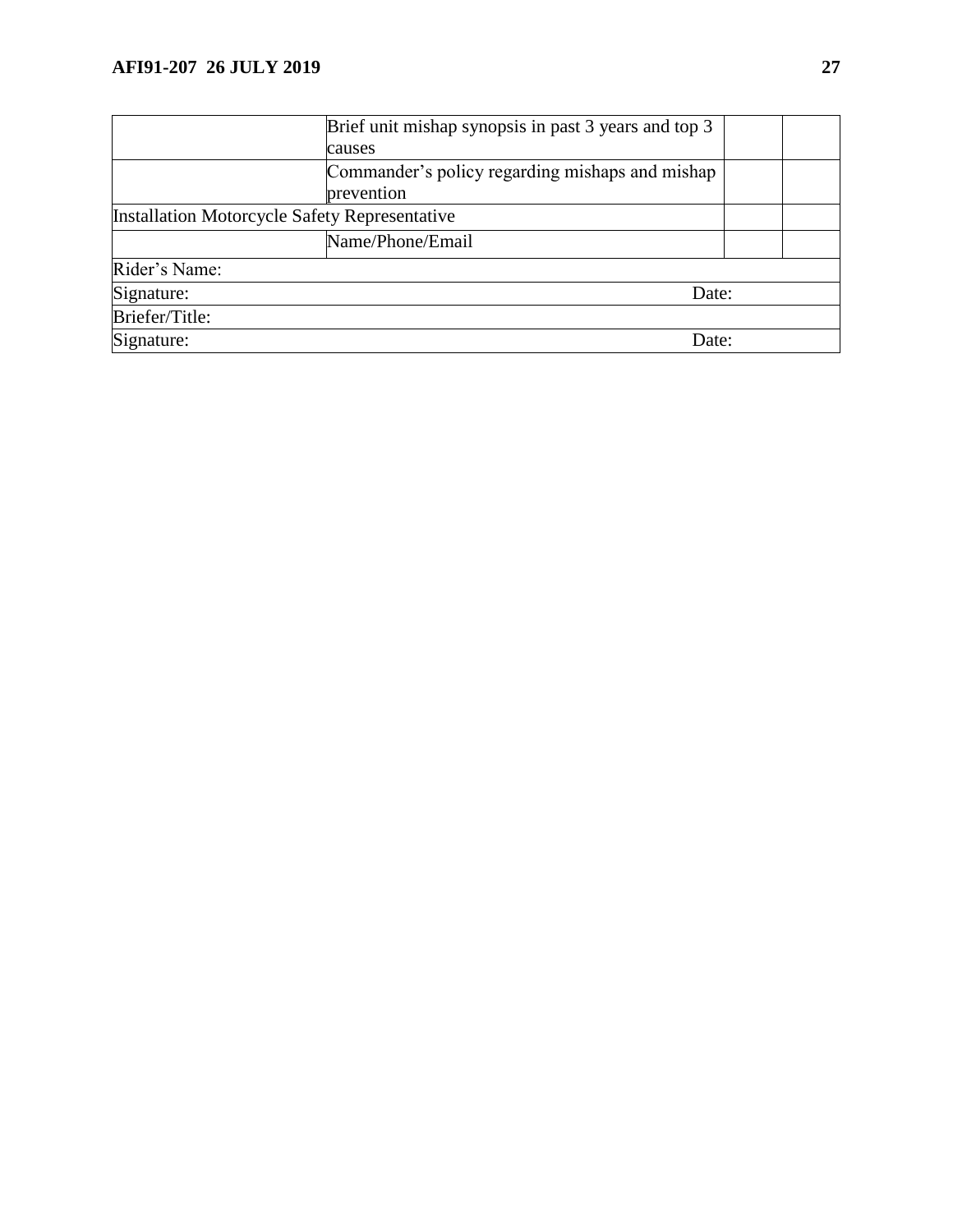## <span id="page-27-0"></span>**MOTORCYCLE PRE-SEASON/ANNUAL BRIEFING CHECKLIST (EXAMPLE).**

|  | Table A3.1. Motorcycle Pre-Season Briefing Checklist (Example). |  |  |  |  |
|--|-----------------------------------------------------------------|--|--|--|--|
|--|-----------------------------------------------------------------|--|--|--|--|

| SUGGESTED TOPICS RECOMMENDED BRIEFING ITEMS |                                                                            |  | N <sub>O</sub> |
|---------------------------------------------|----------------------------------------------------------------------------|--|----------------|
|                                             |                                                                            |  |                |
| Pre-ride inspection of                      | Tires & Wheels – Controls, Lights, Oil, Chassis, Stands                    |  |                |
| motorcycle checklist                        | (T-CLOCS) Inspection: Tires, Controls, Lights &                            |  |                |
|                                             | Electronics, Oil & Fluids, Chassis, Side or Center Stands                  |  |                |
|                                             |                                                                            |  |                |
|                                             | Head protection, eye protection, foot and ankle protection,                |  |                |
| Wear proper PPE                             | full fingered gloves or mittens, long trousers, long sleeved               |  |                |
|                                             | shirt or jacket (Abrasion resistant or leather offers more                 |  |                |
|                                             | protection). Riders are encouraged to select PPE that                      |  |                |
|                                             | incorporates fluorescent colors and retro-reflective                       |  |                |
|                                             | material.                                                                  |  |                |
|                                             |                                                                            |  |                |
| Riding skills                               | Examples: BRC - MSRC                                                       |  |                |
|                                             | Start slow, short rides                                                    |  |                |
|                                             | Avoid highly congested areas until you have a chance to                    |  |                |
|                                             | freshen up your observation and riding skills                              |  |                |
|                                             |                                                                            |  |                |
| Weather/Local riding                        | Conditions can change rapidly in early spring, be prepared                 |  |                |
| conditions                                  |                                                                            |  |                |
|                                             |                                                                            |  |                |
| Licensing/Registration                      | State/Local/Installation/ Host-Nation requirements                         |  |                |
|                                             |                                                                            |  |                |
| Mishap trends                               | Local area - High mishap potential areas                                   |  |                |
|                                             | Air Force – Top 3 mishap causes                                            |  |                |
|                                             |                                                                            |  |                |
| <b>Risk Management</b>                      | Risk Management process before riding                                      |  |                |
|                                             |                                                                            |  |                |
|                                             | Mentorship (if available) Installation/Unit/Local mentorship organizations |  |                |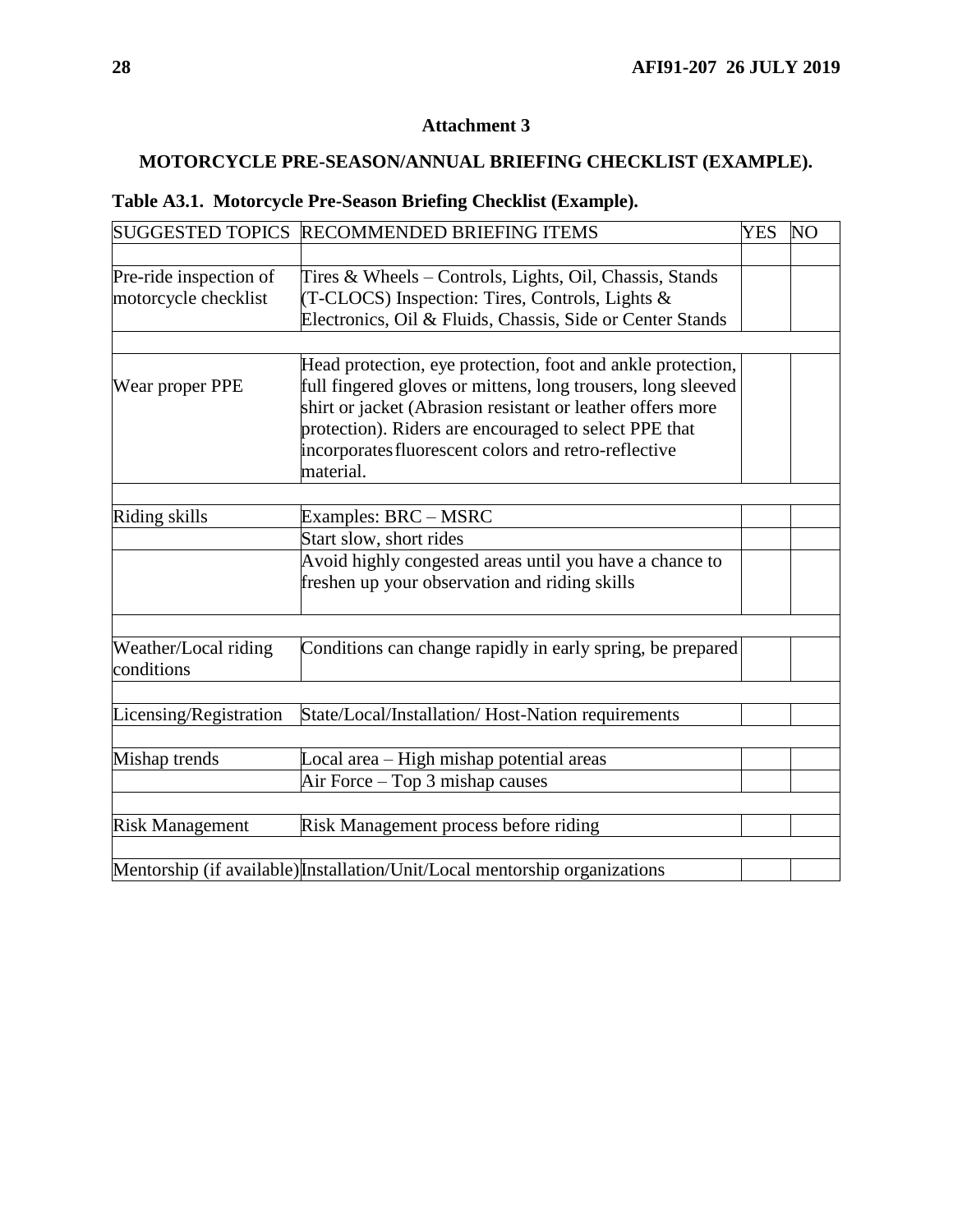#### **MENTORSHIP REFRESHER TRAINING**

<span id="page-28-0"></span>**A4.1.** Installation or Unit organized mentorship refresher training will meet the following requirements:

A4.1.1. Organized curriculum with a written outline or lesson plan. **(T-3).**

A4.1.2. Consists of both instructional and hands-on content, minimum four hours, to include at least three skill based Defense Safety Oversight Committee (DSOC) Mentorship Modules from the table below. **(T-3).**

A4.1.2.1. Instructional content may be covered during hands-on training.

A4.1.2.2. Modules are available on the AFSEC/SEG SharePoint<sup>®</sup> site.

A4.1.2.3. Documentation of successful completion will be uploaded to the motorcycle operators MUSTT record. **(T-3).**

A4.1.3. Must be approved by the installation or squadron commander in coordination with the safety office. **(T-3).**

A4.1.4. If refresher training incorporates an official mentorship ride a pre-ride safety briefing and T-CLOCS inspection will be conducted by commander or designated representative. **(T-3).**

| <b>Skill-Based DSOC Mentorship Modules</b> |                                               |  |
|--------------------------------------------|-----------------------------------------------|--|
| Module #                                   | Name:                                         |  |
| 06                                         | Seeing and Being Seen                         |  |
| 08                                         | <b>Risk Awareness</b>                         |  |
| 09                                         | Distractions and Fatigue                      |  |
| 10                                         | <b>Highway Hypnosis</b>                       |  |
| 16                                         | Modifications: Changing Motorcycle Dynamics   |  |
| 17                                         | Personal Protective Equipment                 |  |
| 18                                         | <b>Riding in Different Environments</b>       |  |
| 21                                         | Highway and Interstate Riding Techniques      |  |
| 22                                         | Dynamics of Cornering and Traction Management |  |
| 24                                         | Cornering Proper Speed and Lane Position      |  |
| 25                                         | <b>Dynamics of Stopping</b>                   |  |
| 27                                         | <b>Emergency Braking</b>                      |  |
| 33                                         | <b>Stunting and Risky Behavior</b>            |  |

**Table A4.1. Skill-Based DSOC Mentorship Modules.**